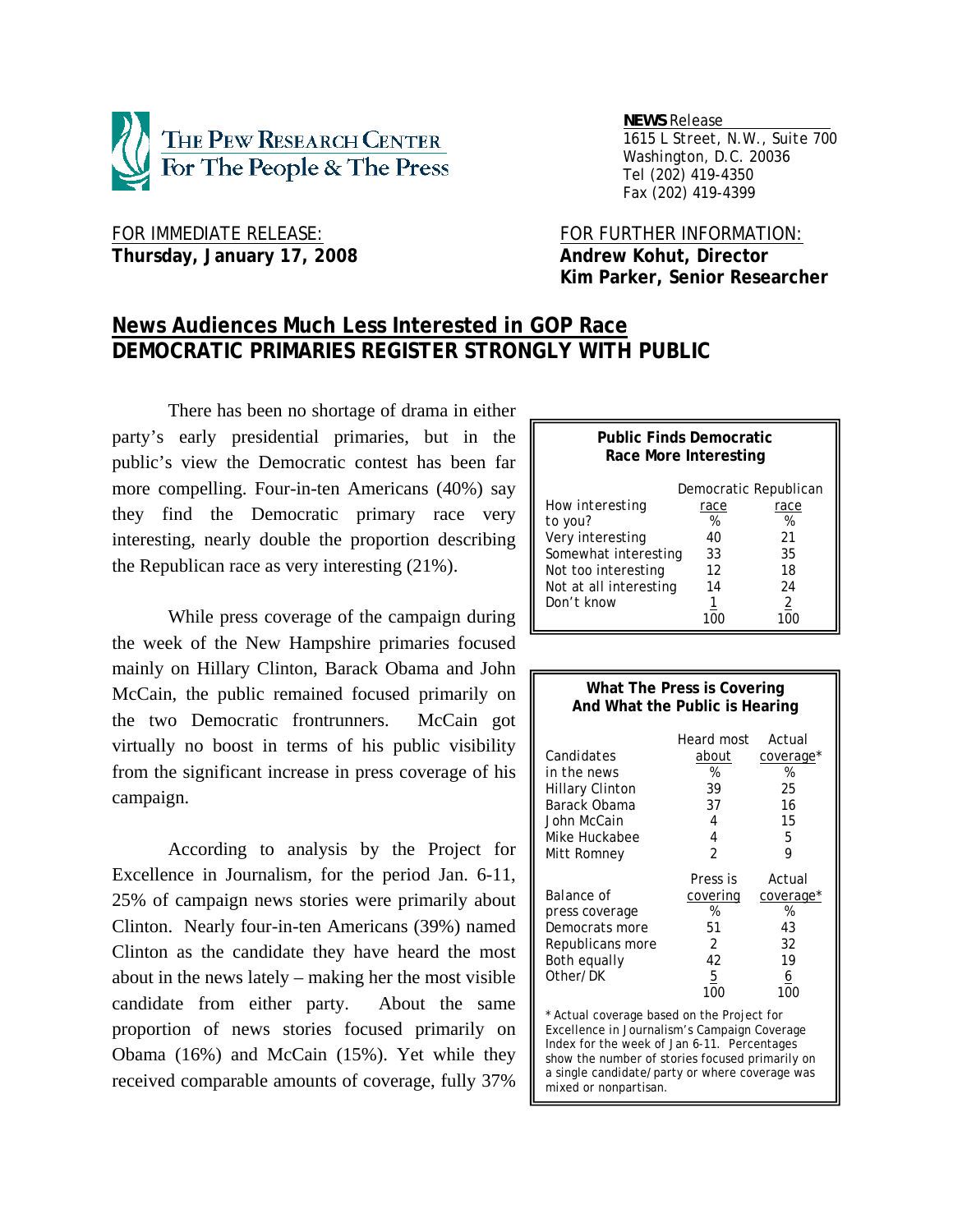named Obama as the candidate they heard the most about, while just 4% named McCain.

 Most Americans (51%) believe that news organizations devote more coverage to the Democratic than the Republican primary campaign. By contrast, just 2% say the Republicans have gotten more coverage, while 42% say both contests have received about equal coverage. In fact, the Democratic race *has* been covered more extensively. The Project for Excellence in Journalism found that during the week of the New Hampshire primary, 43% of all campaign stories focused mainly on the Democratic race while 32% were mostly about the Republicans. Another 19% of the stories were about candidates from both parties.

## **Modest Republican Interest in GOP Race**

 Democrats are engaged by their own party's race – as a solid majority (57%) says the Democratic campaign has been very interesting. Republicans, on the other hand, are much less engaged by their party's contest. Only 32% of Republicans say the GOP race has been very interesting. Among independents, the Democratic race is viewed as more interesting than the Republican race (35% of Independents consider the Democratic race very interesting, 19% see the GOP race as very interesting).

| Interest in the Campaigns |                        |                                                 |  |  |  |
|---------------------------|------------------------|-------------------------------------------------|--|--|--|
| Total                     | Dem<br>Race<br>%<br>40 | " Very interested" in<br>Rep<br>Race<br>%<br>21 |  |  |  |
| Republican                | 27                     | 32                                              |  |  |  |
| Democrat                  | 57                     | 16                                              |  |  |  |
| Independent               | 35                     | 19                                              |  |  |  |
| Men                       | 37                     | 23                                              |  |  |  |
| Women                     | 43                     | 20                                              |  |  |  |
| 18-29                     | 43                     | 17                                              |  |  |  |
| 30-49                     | 37                     | 18                                              |  |  |  |
| $50+$                     | 41                     | 27                                              |  |  |  |

 While young people traditionally pay less attention to politics and elections, they have taken a real interest in this year's contest – particularly the race for the Democratic

nomination. Fully 43% of those under age 30 say the Democratic presidential primary contest is very interesting. Young people are about as likely as older people to find the Democratic race interesting.

By contrast, just 17% of those under age  $30$  – and about the same proportion of those ages 30-49 (18%) -- say they are very interested in the Republican race. Those ages 50 and older are somewhat more likely than young people to express strong interest in the Republican race; still just 27% say they are very interested in the Republican contest, compared with 41% who say the same about the Democratic race.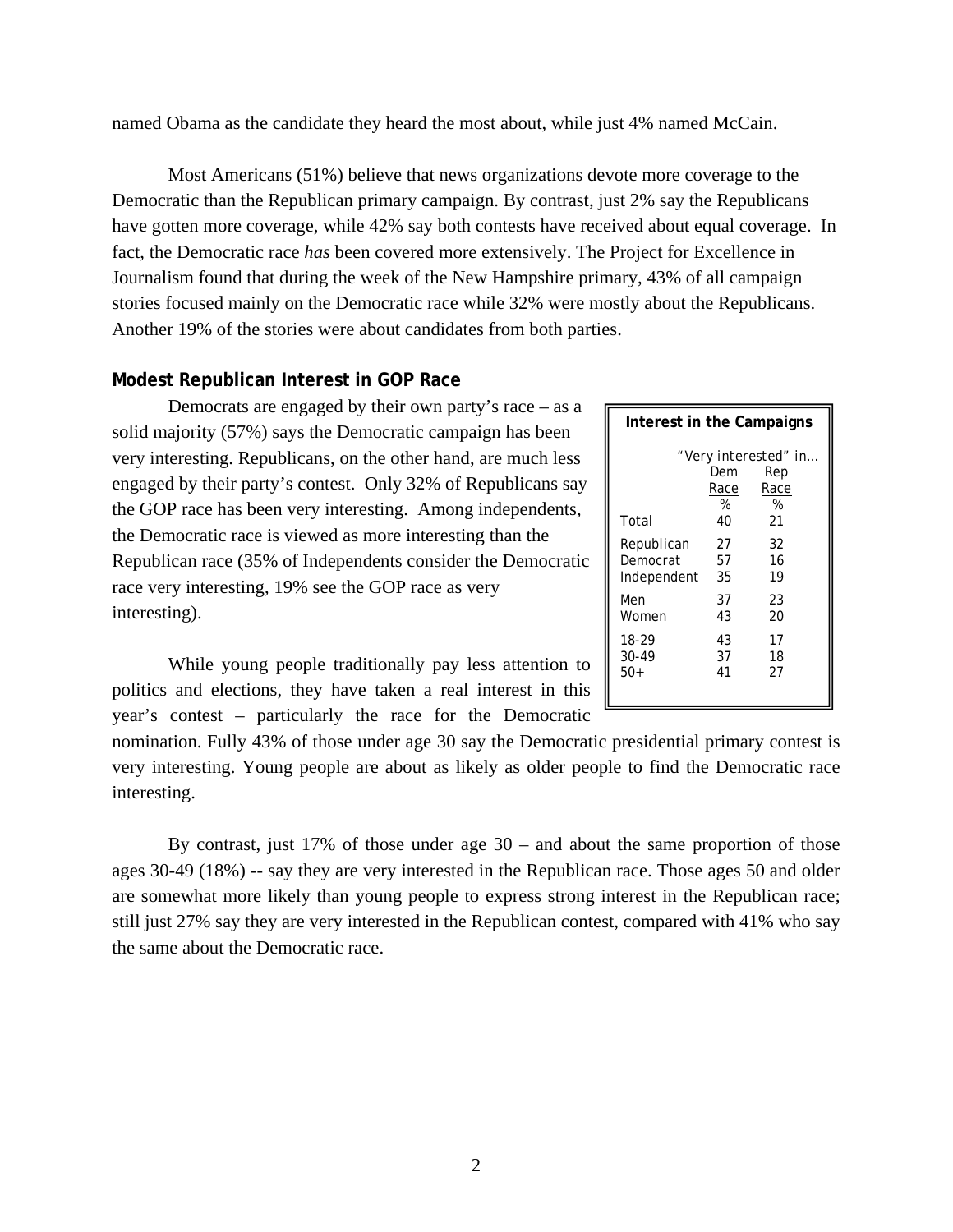## **Clinton Again Most Visible Candidate**

 Clinton's visibility increased following her unexpected victory in New Hampshire. Fully 39% said Clinton was the candidate they had heard the most about in the news lately, up from 28% the week of the Iowa caucuses. That week, Obama was the most visible candidate (at 38%), marking the first time that a candidate other than Clinton had led the list. Last week, 37% named Obama as the candidate they heard the most about.

 McCain's prominence increased only slightly after his victory in New Hampshire (from 1% to 4%). Meanwhile, Mike Huckabee, named by 13% after he won the Iowa caucuses, was far less visible last week (4%).

| Clinton Most Visible, McCain Gains<br>Little Ground                                                                                                                                                                                                                  |                                                                        |                                                                       |  |  |
|----------------------------------------------------------------------------------------------------------------------------------------------------------------------------------------------------------------------------------------------------------------------|------------------------------------------------------------------------|-----------------------------------------------------------------------|--|--|
| <i>Candidate heard</i><br>the most about lately<br>Hillary Clinton<br>Barack Obama<br>Mike Huckabee<br>John McCain<br>Mitt Romney<br>John Edwards<br>Ron Paul<br>Rudy Giuliani<br>Fred Thompson<br>Other*<br>No answer<br>*Includes respondents who named G.W. Bush. | Post-<br>lowa<br>%<br>28.<br>38<br>13<br>1<br>3<br>1<br>1<br>13<br>100 | Post-<br>NΗ<br>%<br>39<br>37<br>4<br>4<br>$\overline{2}$<br>11<br>100 |  |  |

## **Assessing the Coverage**

 A majority of Americans (51%) believe – correctly – that the press is devoting more coverage to the Democratic campaign than to the Republican contest. Republicans are especially likely to see a partisan imbalance in press coverage of the campaign.

Fully 65% of Republicans say the press has given more coverage to the Democratic candidates, compared with just 2% who say there has been more coverage of the Republicans, and 31% who see it balanced about equally. Just 43% of Democrats believe their party's candidates have received more coverage, while 48% say the amount of

| <b>Most Republicans Say Press Devotes</b><br>More Coverage to Democrats                                    |                                                     |                                |                                |                                                    |  |  |  |
|------------------------------------------------------------------------------------------------------------|-----------------------------------------------------|--------------------------------|--------------------------------|----------------------------------------------------|--|--|--|
| Press has been giving<br>more press coverage to:<br>Democrats<br>Republicans<br>Both equally<br>Don't know | Total<br>%<br>51<br>$\mathcal{P}$<br>42<br><u>5</u> | Rep<br>%<br>65<br>2<br>31<br>2 | Dem<br>%<br>43<br>4<br>48<br>5 | Ind<br>%<br>50<br>$\mathcal{P}$<br>44<br>4<br>I NU |  |  |  |

coverage has been fairly balanced. Half of independents believe the Democrats have gotten more coverage, while 44% say both parties' campaigns have received equal coverage.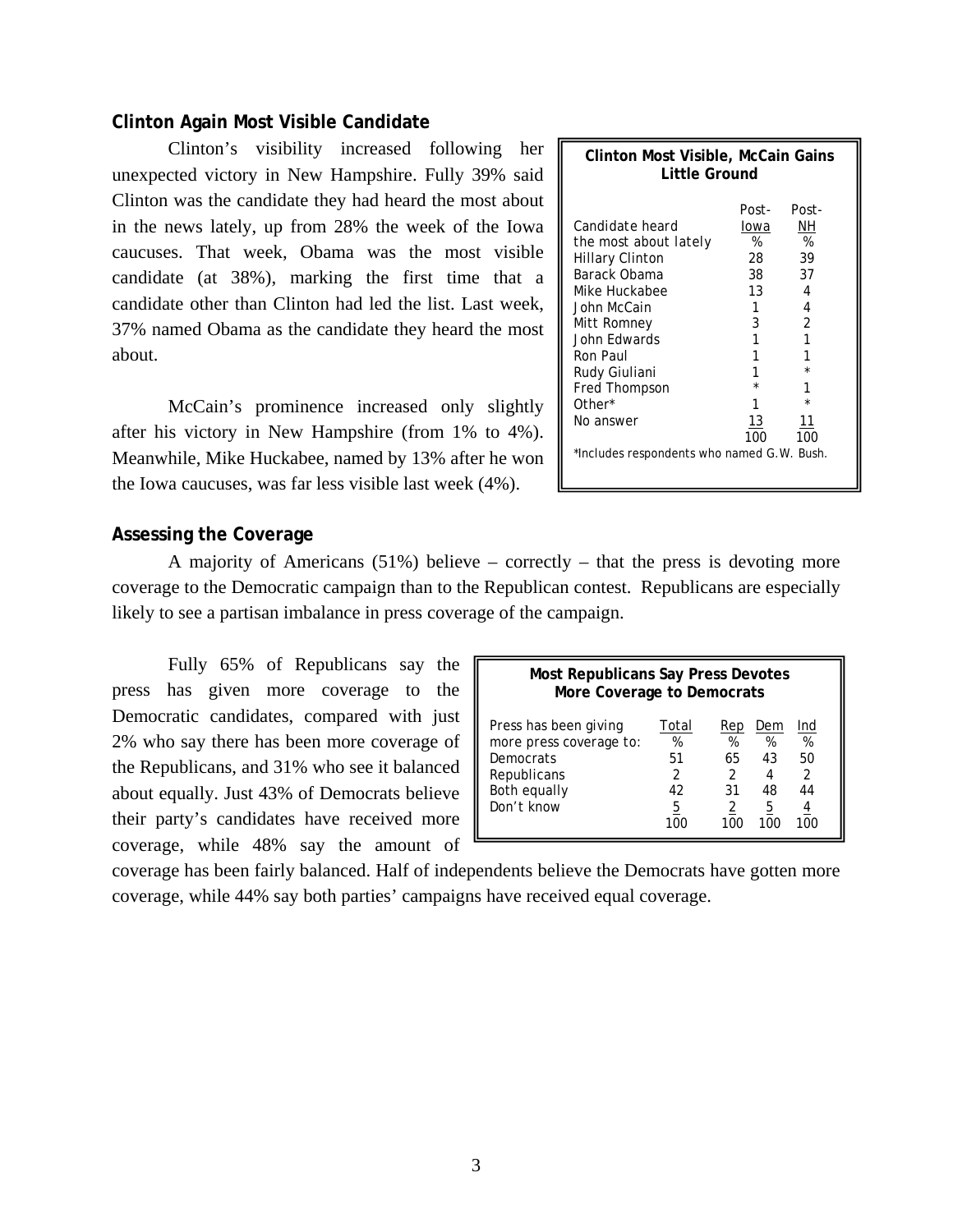## **Clinton Victory: Widely Known, Not Much of a Surprise**

 Two-thirds of the public (67%) could name Clinton as the candidate who won the New Hampshire Democratic primary. This is just slightly below the 71% who named Obama as the Democratic winner in Iowa the previous week. Far fewer (55%) could recall John McCain as the GOP victor, which was only slightly more than the 51% who correctly named Mike Huckabee as 1

| More are Aware of Democratic Victories,<br>No Outcomes have "Surprised"                                       |          |        |          |          |                        |  |  |
|---------------------------------------------------------------------------------------------------------------|----------|--------|----------|----------|------------------------|--|--|
| Know<br>Sur-<br>Not<br>who won?<br>prised surprised<br><u>DК</u><br>%<br>%<br>%<br>%                          |          |        |          |          |                        |  |  |
| Clinton's N.H. win<br>Obama's lowa win*                                                                       | 67<br>71 | ⇨<br>⇨ | 43<br>37 | 57<br>59 | $* = 100$<br>$4 = 100$ |  |  |
| McCain's N.H. win<br>Huckabee's lowa win*                                                                     | 55<br>51 | ⇨<br>⇨ | 33<br>41 | 65<br>56 | $2 = 100$<br>$3 = 100$ |  |  |
| * Asked the weekend after the lowa caucuses.<br>Percent "surprised" based on those who could name the winner. |          |        |          |          |                        |  |  |

the winner of the Iowa Republican caucuses. Just over half of the public (51%) could name both the Democratic and Republican winners in New Hampshire.

 In spite of the fact that Clinton's victory in New Hampshire defied most pre-election polls, a majority of those who knew that Clinton won the primary were not surprised by her victory. Only 43% of those who could name Clinton as the winner of the Democratic primary said they were surprised that she had won; 57% were not surprised.

 Certain key voting groups, however, expressed more surprised than others. More men than women were surprised by Clinton's victory – 48% of the men vs. 37% of the women who knew Clinton had won the NH primary were surprised by her victory. Among those who had been following campaign news very closely, 52% were surprised about Clinton's

| Who Was Surprised by Clinton's NH Win?    |                                |      |           |  |  |  |  |
|-------------------------------------------|--------------------------------|------|-----------|--|--|--|--|
|                                           | Surprised that<br>Clinton won? |      |           |  |  |  |  |
|                                           | Yes                            | No   | DK        |  |  |  |  |
|                                           | %                              | %    | %         |  |  |  |  |
| Total                                     | 43                             | 57   | $* = 100$ |  |  |  |  |
| Men                                       | 48                             | 52   | $0 = 100$ |  |  |  |  |
| Women                                     | 37                             | 62   | $1 = 100$ |  |  |  |  |
| Republican                                | 48                             | 52   | $0 = 100$ |  |  |  |  |
| Democrat                                  | 37                             | 62   | $1 = 100$ |  |  |  |  |
| Independent                               | 45                             | 55   | $0 = 100$ |  |  |  |  |
| Following campaign news                   |                                |      |           |  |  |  |  |
| Very closely                              | 52                             | 48   | $0 = 100$ |  |  |  |  |
| Fairly closely                            | 38                             | 61   | $1 = 100$ |  |  |  |  |
| Not too/Not at all closely                | 34                             | 66 - | $0 = 100$ |  |  |  |  |
| College graduate                          | 50                             | 50   | $0=100$   |  |  |  |  |
| Some college                              | 34                             | 66 - | $0 = 100$ |  |  |  |  |
| High school or less                       | 38                             | 60   | $2 = 100$ |  |  |  |  |
| Based on those who could name the winner. |                                |      |           |  |  |  |  |

win. This compares to fewer than 40% of those paying less attention to campaign news. Similarly, while 50% of college graduates were surprised by Clinton's victory in New Hampshire, only 36% of those without a college diploma were surprised.

 McCain's victory in New Hampshire was even less surprising to the public. Among those who knew McCain won, only 33% were surprised that the Arizona Senator had won, 65% were not surprised.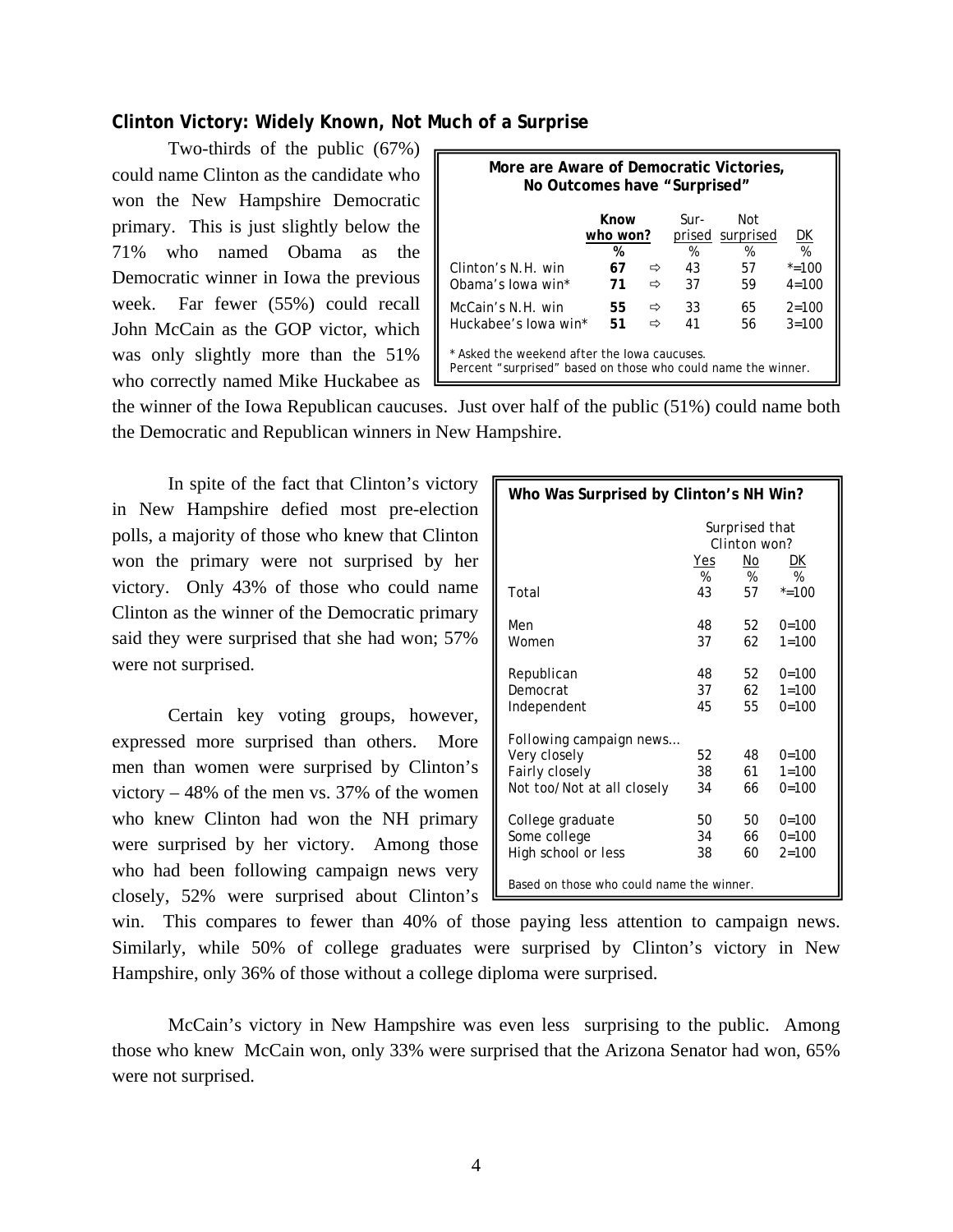These findings are based on the most recent installment of the weekly *News Interest Index*, an ongoing project of the Pew Research Center for the People & the Press. The index, building on the Center's longstanding research into public attentiveness to major news stories, examines news interest as it relates to the news media's agenda. The weekly survey is conducted in conjunction with The Project for Excellence in Journalism's *News Coverage Index*, which monitors the news reported by major newspaper, television, radio and online news outlets on an ongoing basis. In the most recent week, data relating to news coverage was collected from January 6-11 and survey data measuring public interest in the top news stories of the week was collected January 11-14 from a nationally representative sample of 1,001 adults.

## **Campaign and Economy Dominate News Interest**

 Nearly a third of the public followed news about the campaign very closely and four-in-ten listed the election as the story they were following more closely than any other. On Tuesday night, 38% of Americans tracked results of the New Hampshire primary as they were being reported. This is somewhat higher than the percentage that followed the results of the Iowa caucuses the previous week (30%). As was the case with Iowa, the vast majority of those who followed the



New Hampshire primary results as they were coming in tracked them on television. Republicans, Democrats and Independents followed the New Hampshire results in roughly equal proportions.

 Interest in news about the condition of the U.S. economy spiked amid widespread speculation about a possible recession. Fully 36% of the public followed news about the economy very closely, up from 27% in November. Interest in news about the economy hasn't reached this level in over two years. Equal proportions of Republicans and Democrats (35%) followed economic news very closely last week. Next to the presidential campaign, the economy was cited most often as the news story Americans were following more closely than any other (14%). The national news media devoted 3% of its overall coverage to economic stories.

 Several international stories were among last week's top news interest stories. A quarter of the public paid very close attention to the current situation in Iraq, 11% listed this as their most closely followed story. Interest in the Iraq war has remained relatively stable over the past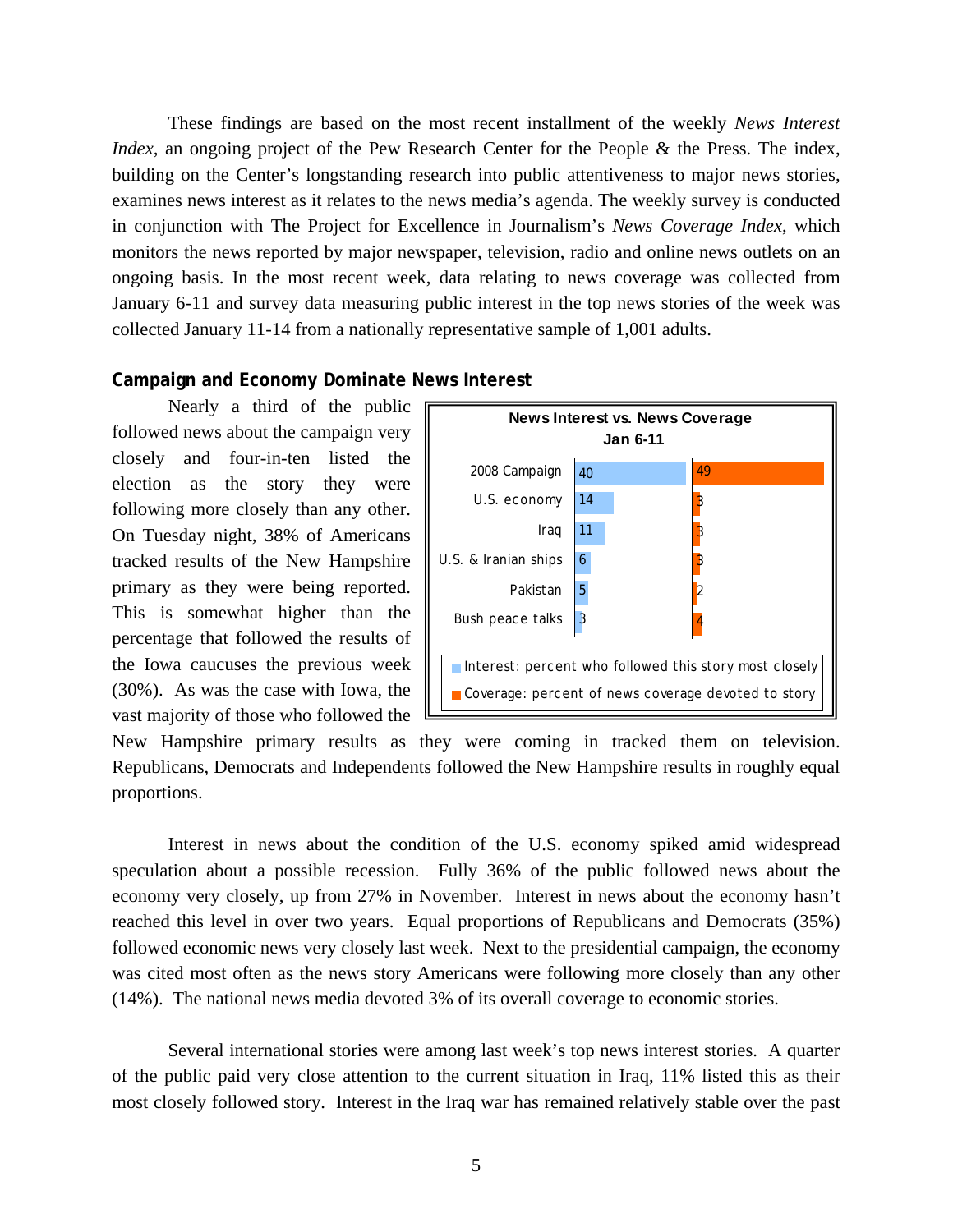two months. News about an encounter between U.S. naval ships and several Iranian patrol boats in the Persian Gulf drew the very close attention of 25% of the public (6% listed this as their most closely followed story). Republicans were particularly interested in this story with 29% following very closely vs. 20% of Democrats.

 Roughly one-in-five Americans (19%) paid very close attention to continuing instability in Pakistan, and 16% followed news about President Bush's peace talks in the Middle East very closely.

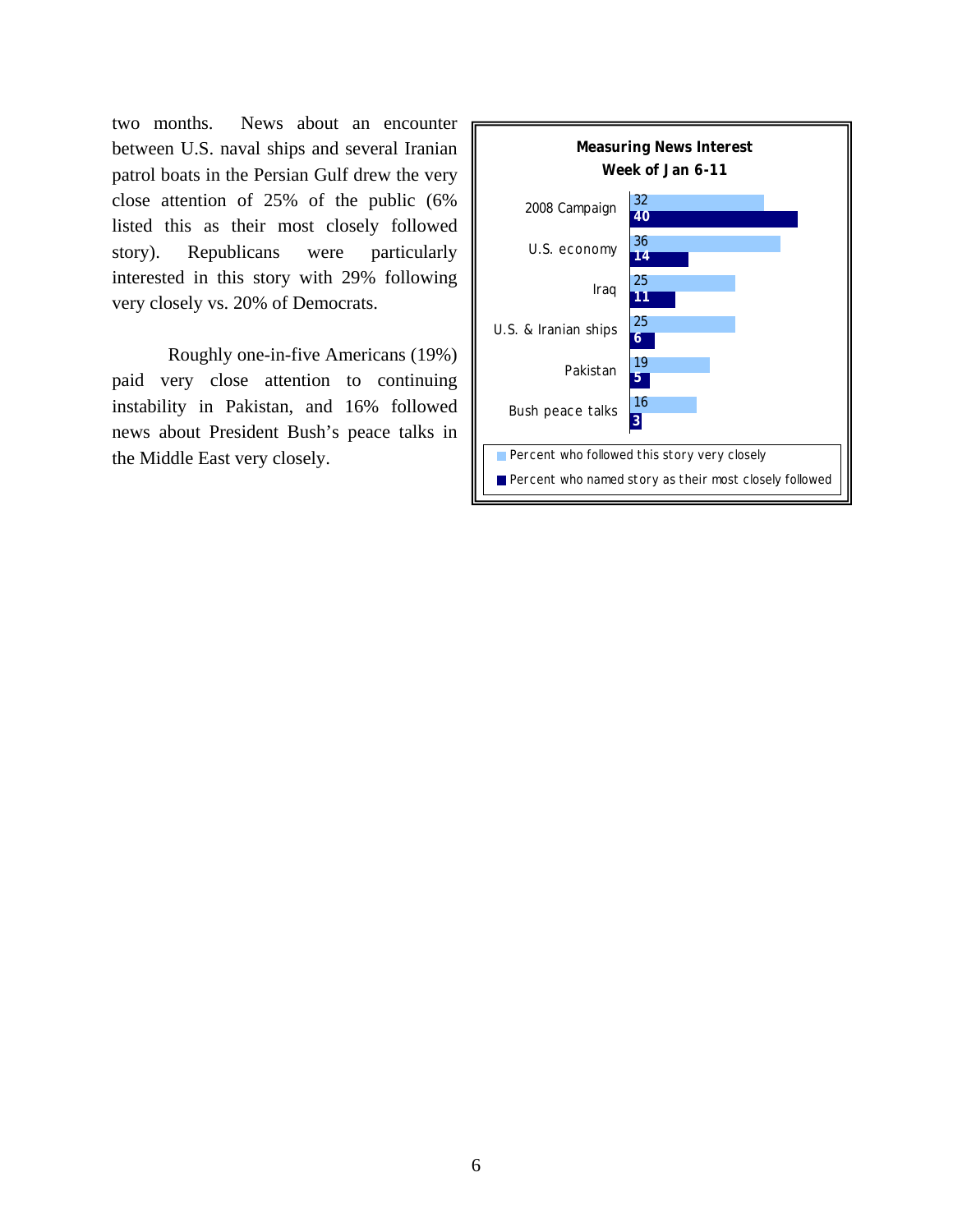## **About the News Interest Index**

The *News Interest Index* is a weekly survey conducted by the Pew Research Center for the People & the Press aimed at gauging the public's interest in and reaction to major news events.

This project has been undertaken in conjunction with the Project for Excellence in Journalism's *News Coverage Index*, an ongoing content analysis of the news. The News Coverage Index catalogues the news from top news organizations across five major sectors of the media: newspapers, network television, cable television, radio and the internet. Each week (from Sunday through Friday) PEJ will compile this data to identify the top stories for the week. The News Interest Index survey will collect data from Friday through Monday to gauge public interest in the most covered stories of the week.

Results for the weekly surveys are based on telephone interviews among a nationwide sample of approximately 1,000 adults, 18 years of age or older, conducted under the direction of ORC (Opinion Research Corporation). For results based on the total sample, one can say with 95% confidence that the error attributable to sampling is plus or minus 3.5 percentage points.

In addition to sampling error, one should bear in mind that question wording and practical difficulties in conducting surveys can introduce error or bias into the findings of opinion polls, and that results based on subgroups will have larger margins of error.

For more information about the Project for Excellence in Journalism's News Coverage Index, go to www.journalism.org.

## **About the Pew Research Center for the People & the Press**

The Pew Research Center for the People & the Press is an independent opinion research group that studies attitudes toward the press, politics and public policy issues. We are sponsored by The Pew Charitable Trusts and are one of eight projects that make up the Pew Research Center, a nonpartisan "fact tank" that provides information on the issues, attitudes and trends shaping America and the world.

The Center's purpose is to serve as a forum for ideas on the media and public policy through public opinion research. In this role it serves as an important information resource for political leaders, journalists, scholars, and public interest organizations. All of our current survey results are made available free of charge.

All of the Center's research and reports are collaborative products based on the input and analysis of the entire Center staff consisting of:

 Andrew Kohut, Director Scott Keeter, Director of Survey Research Carroll Doherty and Michael Dimock, Associate Directors Richard Wike and Kim Parker, Senior Researchers April Clark, Juliana Menasce Horowitz, Robert Suls, Shawn Neidorf and Leah Christian, Research **Associates**  Kathleen Holzwart, Research Analyst James Albrittain and Alec Tyson, Research Assistants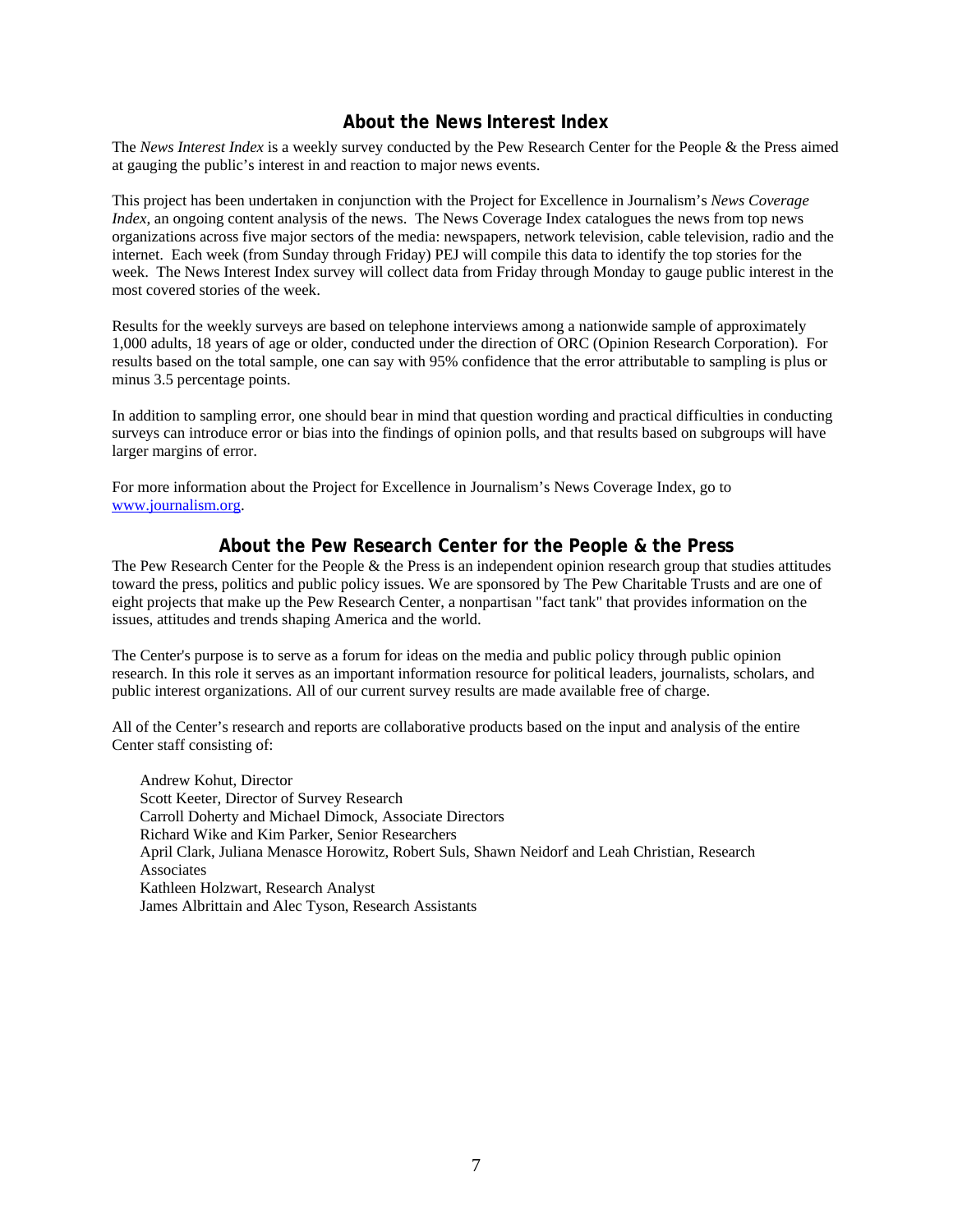### **PEW RESEARCH CENTER FOR THE PEOPLE & THE PRESS JANUARY 11-14, 2008 NEWS INTEREST INDEX OMNIBUS SURVEY FINAL TOPLINE N=1,001**

Q.1 Thinking about the candidates for the 2008 presidential election, can you tell me the name of the candidate you've heard the MOST about in the news lately? **[OPEN-END. DO NOT READ LIST. RECORD FIRST MENTION ONLY]**

|            |                        | Jan       | Dec        | <b>Nov</b> | Sept       | July           | June            | Apr       | Mar    |
|------------|------------------------|-----------|------------|------------|------------|----------------|-----------------|-----------|--------|
|            |                        | $4-7,$    | $7-10$ ,   | $9-12$ ,   | $7-10$ ,   | $20-23$ ,      | $1-4.$          | $27-30$ , | 16-19, |
|            |                        | 2008      | 2007       | 2007       | 2007       | 2007           | 2007            | 2007      | 2007   |
| 39         | <b>Hillary Clinton</b> | 28        | 41         | 61         | 41         | 42             | 32              | 41        | 37     |
| 37         | Barack Obama           | 38        | 26         | 10         | 20         | 22             | 20              | 23        | 24     |
| 4          | Mike Huckabee          | 13        | 5          |            |            |                |                 |           |        |
| 4          | John McCain            |           | *          | $\ast$     | C          | 2              | 2               | 4         |        |
| 2          | Mitt Romney            | 3         | 5          |            | ↑          | $\overline{c}$ | 3               |           |        |
|            | John Edwards           |           |            | ∗          | 2          | 2              | 2               | 3         |        |
|            | Ron Paul               |           |            |            | $\ast$     | $\ast$         | *               |           |        |
|            | Fred Thompson          | ∗         |            |            | 8          | 2              | 4               | *         |        |
| *          | George W. Bush         |           |            |            |            | 3              |                 |           |        |
| $\ast$     | Rudy Giuliani          |           | 3          | 6          | 4          | 2              | 4               |           |        |
| ∗          | Other                  | $\ast$    |            |            |            | າ              | $\mathcal{D}$   |           |        |
| <u> 11</u> | Don't know/Refused     | <u>13</u> | <u> 15</u> | <u> 17</u> | <u> 19</u> | 21             | $\overline{30}$ | <u>23</u> | 25     |
| 100        |                        | 100       | 100        | 100        | 100        | 100            | 100             | 100       | 100    |

Q.2 As I read a list of some stories covered by news organizations this past week, please tell me if you happened to follow each news story very closely, fairly closely, not too closely, or not at all closely. First, **[INSERT ITEM; RANDOMIZE ITEMS] [IF NECESSARY** "Did you follow **[ITEM]** very closely, fairly closely, not too closely or not at all closely?"**]** 

|    |                                                | Very    | Fairly  | Not too | Not at all | DK/       |
|----|------------------------------------------------|---------|---------|---------|------------|-----------|
|    |                                                | Closely | Closely | Closely | Closely    | Refused   |
| a. | News about the current situation and events in |         |         |         |            |           |
|    | Iraq                                           | 25      | 38      | 21      | 16         | $* = 100$ |
|    | <b>January 4-7, 2008</b>                       | 27      | 38      | 20      | 15         | $* = 100$ |
|    | December 14-17, 2007                           | 26      | 32      | 24      | 18         | $* = 100$ |
|    | December 7-10, 2007                            | 28      | 37      | 21      | 14         | $* = 100$ |
|    | November 23-26, 2007                           | 25      | 37      | 21      | 16         | $1 = 100$ |
|    | November 16-19, 2007                           | 31      | 37      | 19      | 12         | $1 = 100$ |
|    | November 9-12, 2007                            | 29      | 38      | 19      | 13         | $1 = 100$ |
|    | <b>November 2-5, 2007</b>                      | 31      | 35      | 18      | 15         | $1 = 100$ |
|    | October 26-29, 2007                            | 28      | 37      | 21      | 13         | $1 = 100$ |
|    | October 19-22, 2007                            | 28      | 37      | 20      | 15         | $* = 100$ |
|    | October 12-15, 2007                            | 26      | 36      | 18      | 19         | $1 = 100$ |
|    | October 5-8, 2007                              | 29      | 33      | 22      | 16         | $* = 100$ |
|    | September 28 – October 1, 2007                 | 30      | 41      | 18      | 11         | $* = 100$ |
|    | September 21-24, 2007                          | 32      | 38      | 17      | 13         | $* = 100$ |
|    | September 14-17, 2007                          | 31      | 36      | 18      | 15         | $0=100$   |
|    | September 7-10, 2007                           | 32      | 34      | 20      | 14         | $* = 100$ |
|    | August 30 - September 2, 2007                  | 31      | 34      | 18      | 16         | $1 = 100$ |
|    | August 24-27, 2007                             | 34      | 36      | 18      | 12         | $* = 100$ |
|    | <b>August 17-20, 2007</b>                      | 33      | 34      | 18      | 15         | $* = 100$ |
|    | <b>August 10-13, 2007</b>                      | 36      | 37      | 14      | 13         | $* = 100$ |
|    | <b>August 3-6, 2007</b>                        | 29      | 40      | 19      | 12         | $* = 100$ |
|    | July 27-30, 2007                               | 28      | 36      | 19      | 16         | $1 = 100$ |
|    |                                                |         |         |         |            |           |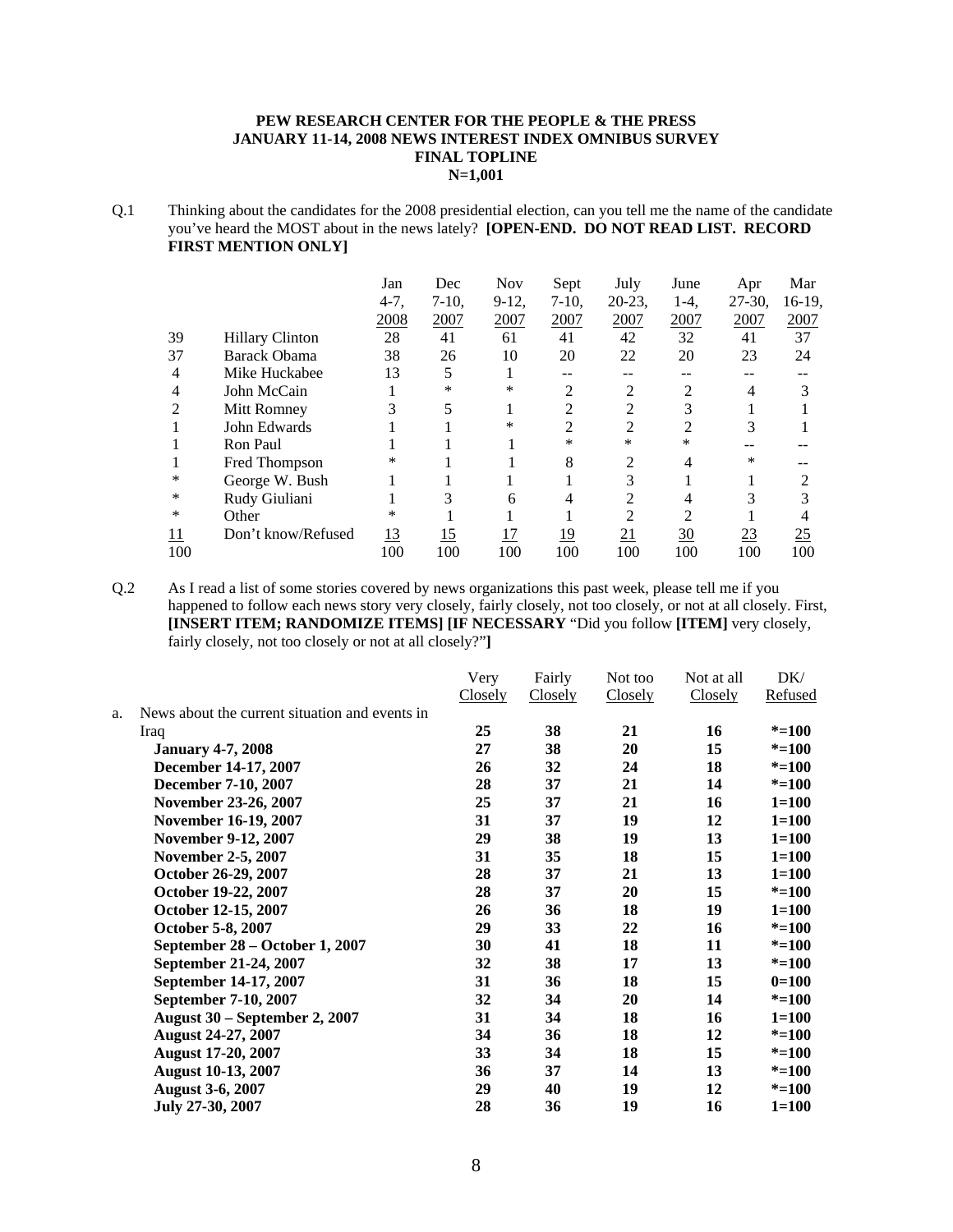|                                      | Very<br>Closely | Fairly               | Not too<br>Closely | Not at all<br>Closely    | $DK/$<br>Refused |
|--------------------------------------|-----------------|----------------------|--------------------|--------------------------|------------------|
| July 20-23, 2007                     | 28              | <b>Closely</b><br>34 | 21                 | 16                       | $1 = 100$        |
|                                      | 25              | 41                   | 17                 | 16                       | $1 = 100$        |
| July 13-16, 2007                     | 36              | 34                   | 18                 | 12                       | $* = 100$        |
| <b>July 6-9, 2007</b>                | 32              | 35                   | 19                 | 13                       |                  |
| June 29-July 2, 2007                 |                 |                      |                    |                          | $1 = 100$        |
| June 22-25, 2007                     | 30              | 36                   | 18                 | 15                       | $1 = 100$        |
| June 15-18, 2007                     | 30              | 37                   | 20                 | 13                       | $* = 100$        |
| June 8-11, 2007                      | 32              | 38                   | 15                 | 14                       | $1 = 100$        |
| June 1-4, 2007                       | 30              | 36                   | 20                 | 13                       | $1 = 100$        |
| May 24-27, 2007                      | 33              | 36                   | 18                 | 12                       | $1 = 100$        |
| May 18-21, 2007                      | 36              | 34                   | 15                 | 14                       | $1 = 100$        |
| May 11-14, 2007                      | 30              | 34                   | 18                 | 17                       | $1 = 100$        |
| May 4-7, 2007                        | 38              | 37                   | 15                 | 10                       | $* = 100$        |
| April 27-30, 2007                    | 27              | 35                   | 21                 | 16                       | $1 = 100$        |
| April 20-23, 2007                    | 28              | 35                   | 22                 | 15                       | $* = 100$        |
| April 12-16, 2007                    | 34              | 33                   | 20                 | 13                       | $* = 100$        |
| April 5-9, 2007                      | 33              | 39                   | 16                 | 11                       | $1 = 100$        |
| <b>March 30-April 2, 2007</b>        | 34              | 37                   | 16                 | 13                       | $* = 100$        |
| March 23-March 26, 2007 <sup>1</sup> | 31              | 38                   | 18                 | 12                       | $1 = 100$        |
| March 16-19, 2007                    | 34              | 34                   | 17                 | 15                       | $* = 100$        |
| March 9-12, 2007                     | 34              | 37                   | 16                 | 13                       | $* = 100$        |
| March 2-5, 2007                      | 37              | 37                   | 16                 | 9                        | $1 = 100$        |
| February 23-26, 2007                 | 36              | 36                   | 15                 | 13                       | $* = 100$        |
| <b>February 16-19, 2007</b>          | 30              | 36                   | 19                 | 14                       | $1 = 100$        |
| <b>February 9-12, 2007</b>           | 37              | 34                   | 18                 | 11                       | $* = 100$        |
| <b>February 2-5, 2007</b>            | 38              | 38                   | 17                 | $\overline{7}$           | $* = 100$        |
| <b>January 26-29, 2007</b>           | 36              | 38                   | 15                 | 11                       | $* = 100$        |
| <b>January 19-22, 2007</b>           | 37              | 34                   | 18                 | 10                       | $1 = 100$        |
| <b>January 12-15, 2007</b>           | 38              | 36                   | 17                 | ${\bf 8}$                | $1 = 100$        |
| January, 2007                        | 46              | 40                   | $\,8\,$            | 5                        | $1 = 100$        |
| <b>January 5-8, 2007</b>             | 40              | 32                   | 16                 | 12                       | $0=100$          |
| December, 2006                       | 42              | 39                   | 12                 | $\boldsymbol{7}$         | $* = 100$        |
| November 30-December 3, 2006         | 40              | 36                   | 13                 | 11                       | $* = 100$        |
| Mid-November, 2006                   | 44              | 38                   | 12                 | 6                        | $* = 100$        |
| September, 2006                      | 33              | 43                   | $14$               | $8\,$                    | $2=100$          |
| August, 2006                         | 41              | 39                   | 12                 | $\boldsymbol{7}$         | $1 = 100$        |
| June, 2006                           | 37              | 43                   | 13                 | $\sqrt{6}$               | $1 = 100$        |
| May, 2006                            | 42              | 35                   | 15                 | $\boldsymbol{7}$         | $1 = 100$        |
| April, 2006                          | 43              | 36                   | 13                 | 7                        | $1 = 100$        |
| March, 2006                          | 43              | 38                   | 12                 | 6                        | $1 = 100$        |
| February, 2006                       | 39              | 42                   | 12                 | $\boldsymbol{6}$         | $1 = 100$        |
| January, 2006                        | 40              | 40                   | 12                 | $\sqrt{ }$               | $1 = 100$        |
| December, 2005                       | 45              | 38                   | 11                 | 5                        | $1 = 100$        |
| Early November, 2005                 | 41              | 40                   | 13                 | 6                        | $* = 100$        |
| Early October, 2005                  | 43              | 36                   | 15                 | 6                        | $* = 100$        |
| Early September, 2005                | 32              | 40                   | 20                 | 7                        | $1 = 100$        |
| July, 2005                           | 43              | 37                   | 13                 | 6                        | $1 = 100$        |
| Mid-May, 2005                        | 42              | 42                   | 11                 | 5                        | $* = 100$        |
| Mid-March, 2005                      | 40              | 39                   | 14                 | 5                        | $2=100$          |
| February, 2005                       | 38              | 45                   | 13                 | $\overline{\mathcal{L}}$ | $* = 100$        |
| January, 2005                        | 48              | 37                   | 11                 | $\overline{4}$           | $* = 100$        |
| December, 2004                       | 34              | 44                   | 15                 | 6                        | $1 = 100$        |
|                                      |                 |                      |                    |                          |                  |

 $\frac{1}{1}$ 

From May, 2003 to March 23-26, 2007, the story was listed as "News about the current situation in Iraq."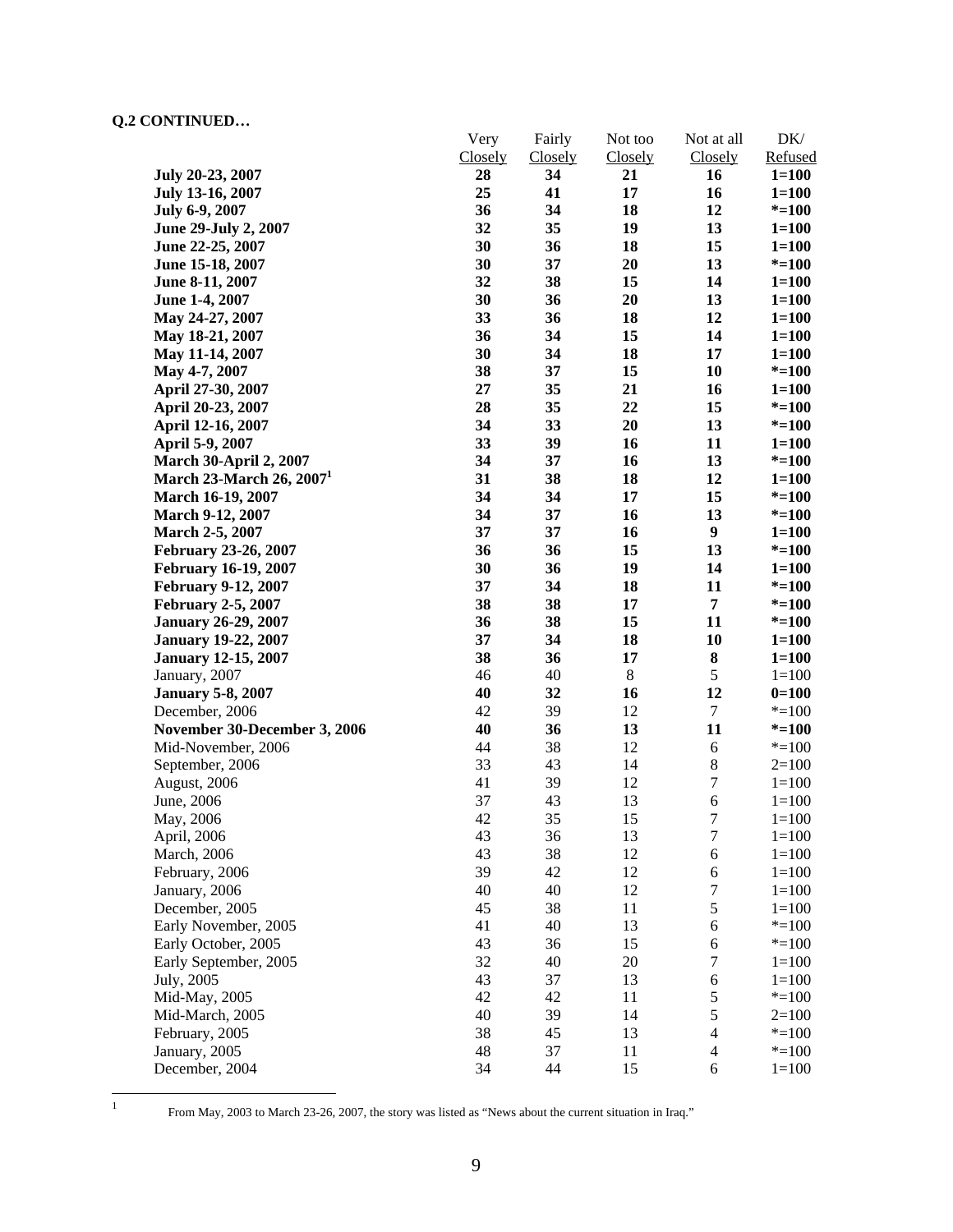|    |                                           | Very    | Fairly  | Not too    | Not at all     | DK/       |
|----|-------------------------------------------|---------|---------|------------|----------------|-----------|
|    |                                           | Closely | Closely | Closely    | Closely        | Refused   |
|    | Mid-October, 2004                         | 42      | 38      | 11         | $\,8\,$        | $1 = 100$ |
|    | Early September, 2004                     | 47      | 37      | 9          | 6              | $1 = 100$ |
|    | August, 2004                              | 39      | 42      | 12         | 6              | $1 = 100$ |
|    | July, 2004                                | 43      | 40      | 11         | 6              | $* = 100$ |
|    | June, 2004                                | 39      | 42      | 12         | 6              | $1 = 100$ |
|    | April, 2004                               | 54      | 33      | $8\,$      | 5              | $*=100$   |
|    | Mid-March, 2004                           | 47      | 36      | 12         | $\overline{4}$ | $1 = 100$ |
|    | Early February, 2004                      | 47      | 38      | 10         | $\overline{4}$ | $1 = 100$ |
|    | Mid-January, 2004                         | 48      | 39      | 9          | $\overline{4}$ | $* = 100$ |
|    | December, 2003                            | 44      | 38      | 11         | 6              | $1 = 100$ |
|    | November, 2003                            | 52      | 33      | 9          | 5              | $1 = 100$ |
|    | September, 2003                           | 50      | 33      | 10         | 6              | $1 = 100$ |
|    | Mid-August, 2003                          | 45      | 39      | 10         | 5              | $1 = 100$ |
|    | Early July, 2003                          | 37      | 41      | 13         | $\,8\,$        | $1 = 100$ |
|    | June, 2003                                | 46      | 35      | 13         | 6              | $*=100$   |
|    | May, 2003                                 | 63      | 29      | 6          | $\overline{2}$ | $* = 100$ |
|    | April 11-16, 2003 <sup>2</sup>            | 47      | 40      | 10         | $\overline{c}$ | $1 = 100$ |
|    | April 2-7, 2003                           | 54      | 34      | 9          | $\overline{c}$ | $1 = 100$ |
|    | March 20-24, 2003                         | 57      | 33      | $\tau$     | $\overline{2}$ | $1 = 100$ |
|    | March 13-16, 2003 <sup>3</sup>            | 62      | 27      | $\sqrt{6}$ | $\overline{4}$ | $1 = 100$ |
|    | February, 2003                            | 62      | 25      | $\,8\,$    | $\overline{4}$ | $1 = 100$ |
|    | January, 2003                             | 55      | 29      | 10         | $\overline{4}$ | $2=100$   |
|    | December, 2002                            | 51      | 32      | 10         | 6              | $1 = 100$ |
|    | Late October, 2002                        | 53      | 33      | $8\,$      | $\sqrt{5}$     | $1 = 100$ |
|    | Early October, 2002                       | 60      | 28      | 6          | 5              | $1 = 100$ |
|    | Early September, 2002 <sup>4</sup>        | 48      | 29      | 15         | 6              | $2=100$   |
| b. | News about a naval encounter between U.S. |         |         |            |                |           |
|    | and Iranian ships                         | 25      | 26      | 21         | 27             | $1 = 100$ |
|    | <b>TREND FOR COMPARISON:5</b>             |         |         |            |                |           |
|    | December 7-10, 2007: Intelligence report  |         |         |            |                |           |
|    | on Iran's nuclear weapons program         | 25      | 31      | 20         | 23             | $1 = 100$ |
|    | October 26-29, 2007: Mounting tensions    | 26      | 34      | 21         | 18             | $1 = 100$ |
|    | September 28 – October 1, 2007:           |         |         |            |                |           |
|    | Ahmadinejad visit to U.S.                 | 23      | 31      | 20         | 25             | $1 = 100$ |
|    | June 1-4, 2007: US-Iranian talks          | 19      | 27      | 27         | 26             | $1 = 100$ |
|    | February 23-26, 2007: Mounting tensions   | 29      | 37      | 18         | 15             | $1 = 100$ |
|    | February 16-19, 2007: Iran supplying      |         |         |            |                |           |
|    | weapons to Iraqi insurgents               | 28      | 32      | 20         | 19             | $1 = 100$ |
|    | February 2-5, 2007: Mounting tensions     | 33      | 38      | 18         | 10             | $1 = 100$ |

 $\frac{1}{2}$ From March 20-24, 2003 to April 11-16, 2003, the story was listed as "News about the war in Iraq." <sup>3</sup>

From Early October, 2002, to March 13-16, 2003, the story was listed as "Debate over the possibility that the U.S. will take military action in Iraq." 4

In Early September, 2002, the story was listed as "Debate over the possibility that the U.S. will invade Iraq."<br>
S

From December 7-10, 2007 the story was listed as "A new intelligence report stating that Iran stopped its nuclear weapons program in 2003." From October 26-29, 2007, February 23-26, 2007 and February 2-5, 2007, the story was listed as "Mounting tensions between the United States and Iran." From September 28-October 1, 2007, the story was listed as "Iranian President Mahmoud Ahmadinejad's recent trip to New York City where he spoke at Columbia University and the United Nations." From June 1-4, 2007, the story was listed as "Recent talks between the United States and Iran." From February 16-19, 2007, the story was listed as "Reports that Iran may be supplying weapons to insurgents in Iraq."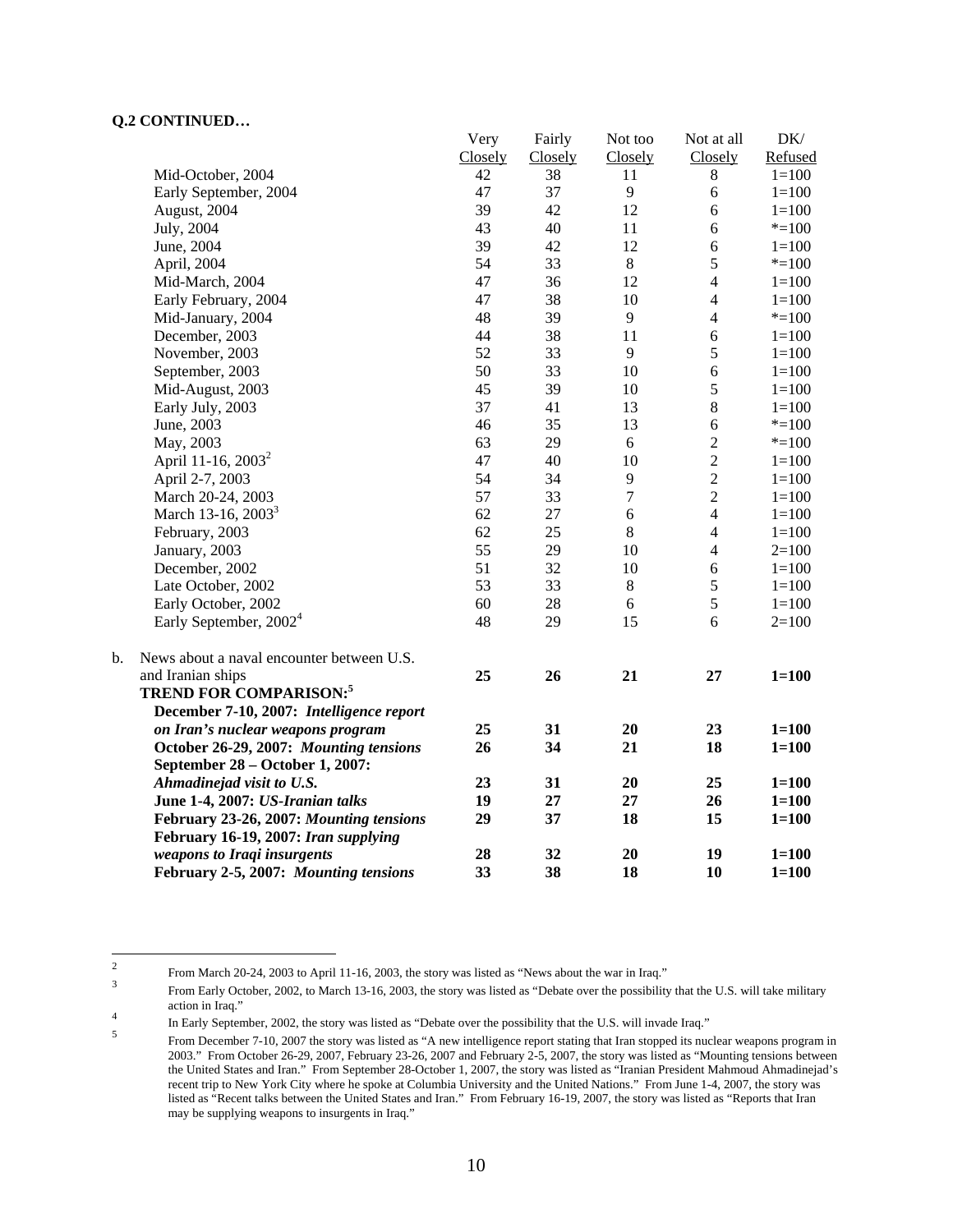|    |                                                                                | Very    | Fairly  | Not too | Not at all | DK/       |
|----|--------------------------------------------------------------------------------|---------|---------|---------|------------|-----------|
|    |                                                                                | Closely | Closely | Closely | Closely    | Refused   |
| c. | News about political instability in Pakistan<br><b>TREND FOR COMPARISON:</b> 6 | 19      | 33      | 20      | 27         | $1 = 100$ |
|    | January 4-7, 2008: Bhutto assassination                                        | 16      | 28      | 26      | 30         | $* = 100$ |
|    | Nov. 30-Dec. 3, 2007: Pakistan instability                                     | 16      | 28      | 26      | 30         | $* = 100$ |
|    | Nov. 23-26, 2007: Pakistan instability                                         | 13      | 27      | 31      | 28         | $1 = 100$ |
|    | Nov. 16-19, 2007: Pakistan instability                                         | 20      | 30      | 21      | 28         | $1 = 100$ |
|    | Nov. 9-12, 2007: Pakistan instability                                          | 20      | 29      | 23      | 28         | $* = 100$ |
|    | October 19-22, 2007: Pakistan bombing                                          |         |         |         |            |           |
|    | aimed at Bhutto                                                                | 21      | 28      | 21      | 30         | $* = 100$ |
|    | July 13-16, 2007: Raid on Pakistani                                            |         |         |         |            |           |
|    | mosque                                                                         | 10      | 19      | 23      | 47         | $1 = 100$ |
| d. | News about President Bush attending peace                                      |         |         |         |            |           |
|    | talks in Israel                                                                | 16      | 30      | 23      | 30         | $1 = 100$ |
|    | <b>TREND FOR COMPARISON:</b> 7                                                 |         |         |         |            |           |
|    | Nov. 30-Dec. 3, 2007: Middle East peace                                        |         |         |         |            |           |
|    | summit in Annapolis, Maryland                                                  | 11      | 25      | 24      | 39         | $1 = 100$ |
|    | June, 2003: Summit with Mideast leaders                                        | 20      | 36      | 24      | 19         | $1 = 100$ |
|    | January, 2001: Renewed peace efforts                                           | 21      | 32      | 29      | 17         | $1 = 100$ |
|    | July, 2000: Camp David Mideast summit                                          | 15      | 30      | 24      | 31         | $* = 100$ |
|    | November, 1998: Mideast Peace agreement                                        | 18      | 33      | 28      | 19         | $2=100$   |
|    | Early Oct, 1998 (RVs): Mideast Peace                                           | 21      | 40      | 27      | 12         | $* = 100$ |
|    | Agreement                                                                      |         |         |         |            |           |
|    | September, 1995: Mideast Peace agreement                                       | 11      | 32      | 29      | 27         | $1 = 100$ |
|    | Late Sept, 1993: Peace accords between                                         | 23      | 33      | 24      | 19         | $1 = 100$ |
|    | Israel and PLO                                                                 |         |         |         |            |           |
|    | Early Sept, 1993: Talks on Arab self-rule                                      | 19      | 31      | 23      | 26         | $1 = 100$ |
| e. | Reports about the condition of the U.S.                                        |         |         |         |            |           |
|    | economy                                                                        | 36      | 32      | 15      | 16         | $1 = 100$ |
|    | November 2-5, 2007                                                             | 27      | 37      | 16      | 19         | $1 = 100$ |
|    | October 19-22, 2007                                                            | 25      | 34      | 20      | 21         | $* = 100$ |
|    | <b>August 10-13, 2007</b>                                                      | 28      | 36      | 18      | 18         | $* = 100$ |
|    | Mid-November, 2006                                                             | 31      | 40      | 17      | 11         | $1 = 100$ |
|    | December, 2005                                                                 | 35      | 35      | 18      | 11         | $1 = 100$ |
|    | Early November, 2005                                                           | 35      | 39      | 17      | 9          | $* = 100$ |
|    | Mid-May, 2005                                                                  | 30      | 39      | 19      | 11         | $1 = 100$ |
|    | January, 2005                                                                  | 35      | 41      | 17      | $\tau$     | $* = 100$ |
|    | Mid-October, 2004                                                              | 30      | 43      | 16      | 10         | $1 = 100$ |
|    | Early September, 2004                                                          | 39      | 34      | 15      | 11         | $1 = 100$ |
|    | Mid-January, 2004                                                              | 37      | 41      | 15      | 7          | $* = 100$ |
|    | December, 2003                                                                 | 35      | 38      | 14      | 11         | $2=100$   |

 $F_{\text{ref}}(x)$ 

 $\frac{1}{6}$ 

From January 4-7, 2008 the story was listed as "The assassination of former Prime Minister Benazir Bhutto and resulting instability in Pakistan." From November 9-12, 2007 through November 30-December 3, 2007 the story was listed as "Political instability in Pakistan." For October 19-22, 2007 the story was listed as "A bombing in Pakistan aimed at former Prime Minister Benazir Bhutto that killed over 120 people." For July 13-16, 2007 the story was listed as "The Pakistani government's raid on a mosque held by Islamic radicals."<br>  $\frac{7}{7}$  Is Jane 2002 the

In June, 2003 the item was listed as "President Bush's summit meeting with world leaders and with the prime ministers of Israel and the Palestinian Authority." In January 2001 and Early October 1998 the item was listed as "Renewed efforts at reaching a peace agreement in the Middle East." In July 2000 the item was listed as "The Middle East peace summit at Camp David." In November 1998 and September 1995 the item was listed as "The latest Mideast peace agreement between Israel and the Palestinians." In Late September 1993 the item was listed as "The peace accords between Israel and the PLO." In Early September 1993, the item was listed as "Talks between Israel and the PLO about Arab self-rule for the Gaza Strip and the West Bank town of Jericho."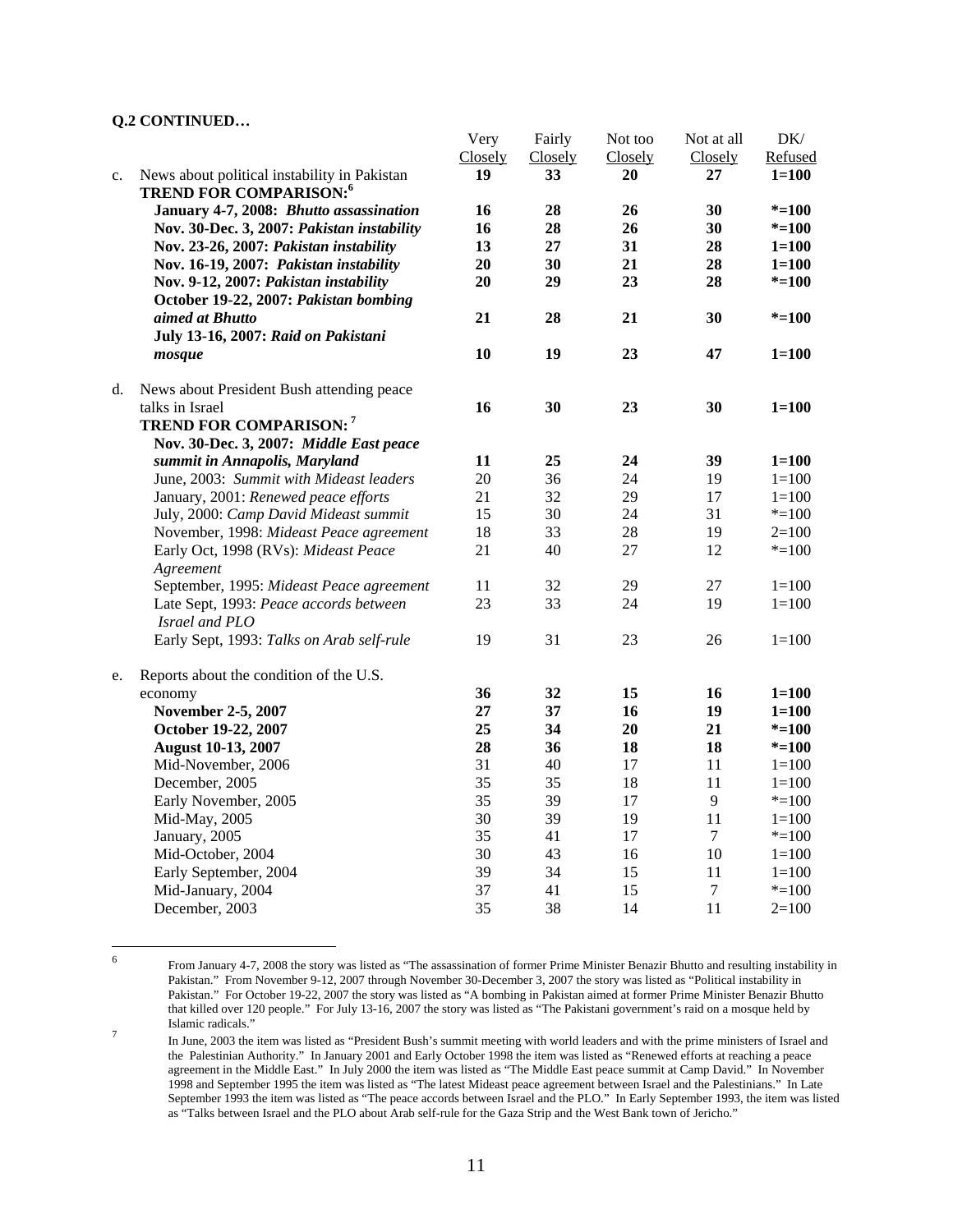|    |                                            | Very    | Fairly  | Not too | Not at all               | DK/       |
|----|--------------------------------------------|---------|---------|---------|--------------------------|-----------|
|    |                                            | Closely | Closely | Closely | Closely                  | Refused   |
|    | November, 2003                             | 40      | 34      | 15      | 10                       | $1 = 100$ |
|    | October, 2003                              | 32      | 39      | 16      | 12                       | $1 = 100$ |
|    | September, 2003                            | 39      | 30      | 18      | 12                       | $1 = 100$ |
|    | March, 2003                                | 40      | 35      | 16      | $\,8\,$                  | $1 = 100$ |
|    | February, 2003                             | 42      | 33      | 15      | 10                       | $* = 100$ |
|    | January, 2003                              | 40      | 35      | 13      | 11                       | $1 = 100$ |
|    | December, 2002                             | 38      | 34      | 17      | 10                       | $1 = 100$ |
|    | February, 2002                             | 35      | 40      | 15      | $\overline{9}$           | $1 = 100$ |
|    | January, 2002                              | 30      | 44      | 16      | $\mathbf{9}$             | $1 = 100$ |
|    | December, 2001                             | 37      | 40      | 13      | $\,8\,$                  | $2=100$   |
|    | Mid-November, 2001                         | 41      | 36      | 15      | $\overline{7}$           | $1 = 100$ |
|    | June, 2001                                 | 24      | 41      | 18      | 16                       | $1 = 100$ |
|    | May, 2001                                  | 34      | 36      | 15      | 15                       | $0=100$   |
|    | April, 2001                                | 36      | 34      | 16      | 13                       | $1 = 100$ |
|    |                                            | 30      |         |         | 12                       |           |
|    | February, 2001                             |         | 39      | 18      |                          | $1 = 100$ |
|    | January, 2001                              | 32      | 38      | 17      | 11                       | $2=100$   |
|    | June, 1995                                 | 26      | 41      | 22      | 11                       | $* = 100$ |
|    | March, 1995                                | 27      | 45      | 19      | 9                        | $* = 100$ |
|    | February, 1995                             | 23      | 41      | 22      | 13                       | $1 = 100$ |
|    | December, 1994                             | 28      | 43      | 20      | 9                        | $* = 100$ |
|    | October, 1994                              | 27      | 40      | $20\,$  | 12                       | $1 = 100$ |
|    | June, 1994                                 | 25      | 42      | 23      | 10                       | $* = 100$ |
|    | May, 1994                                  | 33      | 40      | 16      | 10                       | $1 = 100$ |
|    | January, 1994                              | 34      | 39      | 16      | 10                       | $1 = 100$ |
|    | Early January, 1994                        | 36      | 44      | 13      | $\tau$                   | $* = 100$ |
|    | December, 1993                             | 35      | 41      | 15      | $8\,$                    | $1 = 100$ |
|    | October, 1993                              | 33      | 38      | $20\,$  | $\overline{9}$           | $* = 100$ |
|    | September, 1993                            | 37      | 40      | 14      | $8\,$                    | $1 = 100$ |
|    | Early September, 1993                      | 39      | 39      | 14      | 9                        | $* = 100$ |
|    | August, 1993                               | 41      | 36      | 14      | 9                        | $* = 100$ |
|    | May, 1993                                  | 37      | 38      | 18      | 6                        | $1 = 100$ |
|    | February, 1993                             | 49      | 36      | 10      | 5                        | $* = 100$ |
|    | January, 1993                              | 42      | 39      | 12      | $\boldsymbol{7}$         | $* = 100$ |
|    | September, 1992                            | 43      | 37      | 13      | 6                        | $1 = 100$ |
|    | May, 1992                                  | 39      | 39      | 15      | 6                        | $1 = 100$ |
|    | March, 1992                                | 47      | 38      | 11      | $\overline{\mathcal{L}}$ | $* = 100$ |
|    | February, 1992                             | 47      | 37      | 10      | 6                        | $* = 100$ |
|    | January, 1992                              | 44      | 40      | 11      | 5                        | $* = 100$ |
|    | October, 1991                              | 36      | 38      | 16      | 9                        | $1 = 100$ |
| f. | News about the New Hampshire primaries and |         |         |         |                          |           |
|    | the presidential campaign                  | 32      | 31      | 19      | 17                       | $1 = 100$ |
|    | <b>January 4-7, 2008</b> <sup>8</sup>      | 33      | 36      | 19      | 11                       | $1 = 100$ |
|    | December 14-17, 2007                       | 25      | 34      | 22      | 19                       | $* = 100$ |
|    | December 7-10, 2007                        | 24      | 35      | 22      | 19                       | $* = 100$ |
|    | November 30 - December 3, 2007             | 23      | 35      | 23      | 19                       | $* = 100$ |
|    | November 23-26, 2007                       | 20      | 33      | 26      | 20                       | $1 = 100$ |
|    | November 16-19, 2007                       | 26      | 33      | 21      | 19                       | $1 = 100$ |
|    | November 9-12, 2007                        | 21      | 33      | 25      | 21                       | $* = 100$ |
|    | <b>November 2-5, 2007</b>                  | 27      | 30      | 21      | 21                       | $1 = 100$ |
|    |                                            |         |         |         |                          |           |

8

 From January 26-29, 2007 through January 4-7, 2008 the story was listed as "News about candidates for the 2008 presidential election."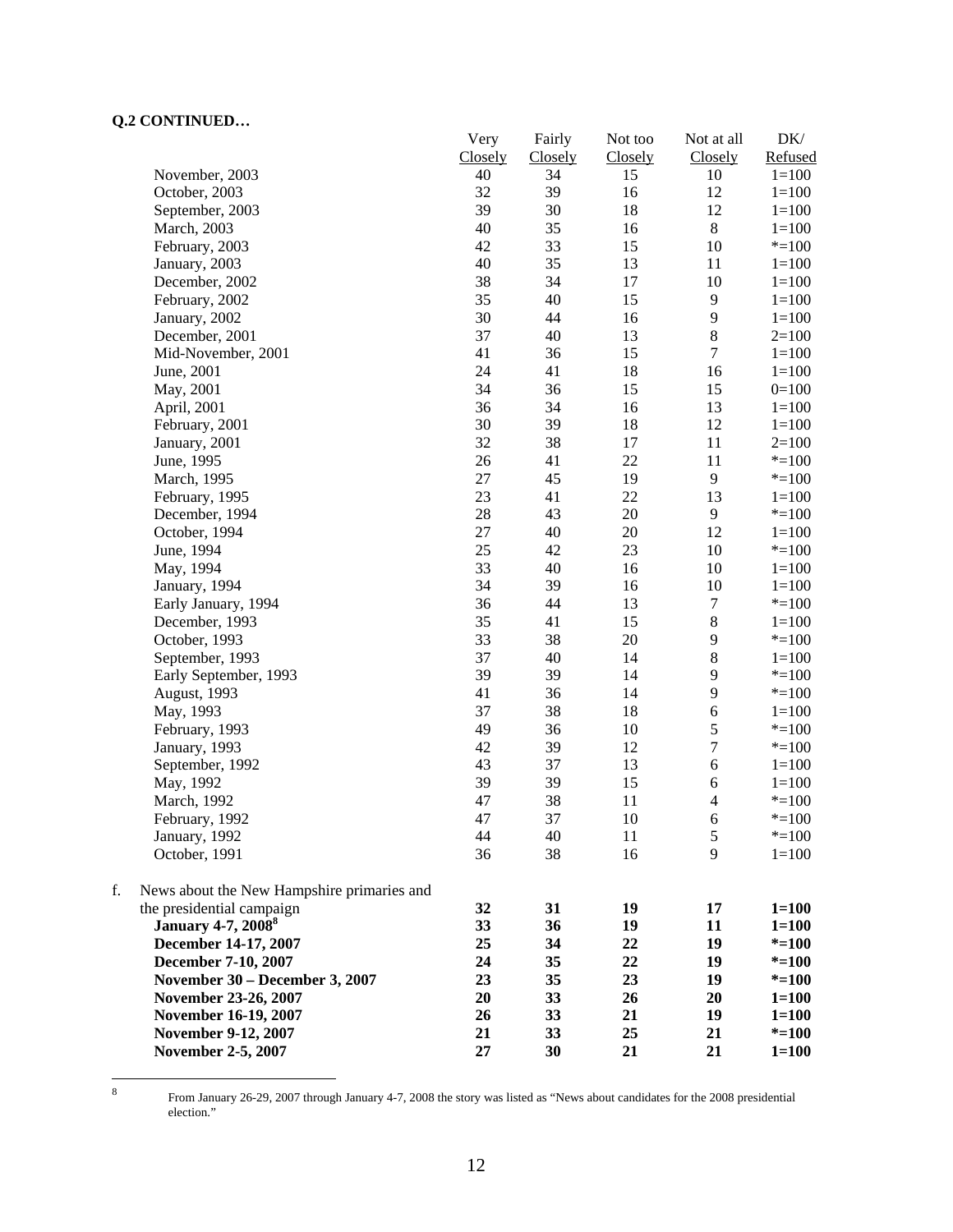|                                    | Very    | Fairly  | Not too | Not at all     | DK/       |
|------------------------------------|---------|---------|---------|----------------|-----------|
|                                    | Closely | Closely | Closely | Closely        | Refused   |
| October 26-29, 2007                | 21      | 34      | 26      | 19             | $* = 100$ |
| October 19-22, 2007                | 23      | 32      | 22      | 23             | $* = 100$ |
| October 12-15, 2007                | 13      | 31      | 26      | 30             | $* = 100$ |
| October 5-8, 2007                  | 22      | 30      | 24      | 24             | $* = 100$ |
| September 28 – October 1, 2007     | 21      | 34      | 25      | 20             | $* = 100$ |
| September 21-24, 2007              | 24      | 31      | 22      | 23             | $* = 100$ |
| September 14-17, 2007              | 22      | 31      | 24      | 23             | $* = 100$ |
| September 7-10, 2007               | 18      | 34      | 26      | 22             | $* = 100$ |
| August 30-September 2, 2007        | 19      | 35      | 21      | 25             | $* = 100$ |
| August 24-27, 2007                 | 22      | 28      | 24      | 26             | $* = 100$ |
| <b>August 17-20, 2007</b>          | 19      | 27      | 24      | 30             | $* = 100$ |
| <b>August 10-13, 2007</b>          | 23      | 32      | 21      | 24             | $* = 100$ |
| <b>August 3-6, 2007</b>            | 19      | 31      | 25      | 25             | $* = 100$ |
| July 27-30, 2007                   | 19      | 32      | 22      | 26             | $1 = 100$ |
| July 20-23, 2007                   | 16      | 26      | 30      | 27             | $1 = 100$ |
| July 13-16, 2007                   | 17      | 29      | 27      | 27             | $* = 100$ |
| July 6-9, 2007                     | 24      | 29      | 24      | 22             | $1 = 100$ |
| June 29-July 2, 2007               | 20      | 32      | 25      | 23             | $* = 100$ |
| June 22-25, 2007                   | 18      | 31      | 21      | 30             | $* = 100$ |
| June 15-18, 2007                   | 17      | 32      | 26      | 25             | $* = 100$ |
| June 8-11, 2007                    | 19      | 30      | 24      | 26             | $1 = 100$ |
| June 1-4, 2007                     | 16      | 27      | 32      | 24             | $1 = 100$ |
| May 24-27, 2007                    | 22      | 33      | 23      | 22             | $* = 100$ |
| May 18-21, 2007                    | 18      | 31      | 24      | $27\,$         | $* = 100$ |
| May 11-14, 2007                    | 18      | 30      | 23      | 28             | $1 = 100$ |
| May 4-7, 2007                      | 23      | 34      | 21      | 21             | $1 = 100$ |
| April 27-30, 2007                  | 14      | 30      | 29      | 26             | $1 = 100$ |
| April 20-23, 2007                  | 18      | 28      | 27      | 27             | $* = 100$ |
| April 12-16, 2007                  | 18      | 28      | 27      | 27             | $* = 100$ |
| April 5-9, 2007                    | 25      | 30      | 26      | 19             | $* = 100$ |
| <b>March 30-April 2, 2007</b>      | 20      | 29      | 27      | 23             | $1 = 100$ |
| March 23-26, 2007                  | 20      | 32      | 22      | 26             | $* = 100$ |
| March 16-19, 2007                  | 15      | 28      | 29      | 27             | $1 = 100$ |
| March 9-12, 2007                   | 24      | 30      | 23      | 23             | $* = 100$ |
| March 2-5, 2007                    | 19      | 31      | 26      | 23             | $1 = 100$ |
| February 23-26, 2007               | 22      | 33      | 24      | 21             | $* = 100$ |
| <b>February 16-19, 2007</b>        | 18      | 32      | 22      | 27             | $1 = 100$ |
| <b>February 9-12, 2007</b>         | 24      | 30      | 24      | 21             | $1 = 100$ |
| <b>February 2-5, 2007</b>          | 24      | 36      | 22      | 18             | $* = 100$ |
| <b>January 26-29, 2007</b>         | 24      | 33      | 23      | 20             | $* = 100$ |
| January 19-22, 2007 <sup>9</sup>   | 24      | 27      | 22      | 26             | $1 = 100$ |
| <b>2004 Presidential Election</b>  |         |         |         |                |           |
| November, 2004 $(RVs)$             | 52      | 36      | $\,8$   | $\overline{4}$ | $* = 100$ |
| Mid-October, 2004                  | 46      | 30      | 12      | 11             | $1 = 100$ |
| August, 2004                       | 32      | 38      | 16      | 14             | $* = 100$ |
| July, 2004                         | 29      | 37      | 18      | 15             | $1 = 100$ |
| April, 2004                        | 31      | 33      | 19      | 16             | $1 = 100$ |
| Mid-March, 2004                    | 35      | 34      | 18      | 13             | $* = 100$ |
| Late February, 2004                | 24      | 40      | 23      | 12             | $1 = 100$ |
| Early February, 2004 <sup>10</sup> | 29      | 37      | 20      | 13             | $1 = 100$ |
|                                    |         |         |         |                |           |

-<br>9

January 19-22, 2007 asked about "Recent announcements by prominent Democrats about plans to run for president in 2008."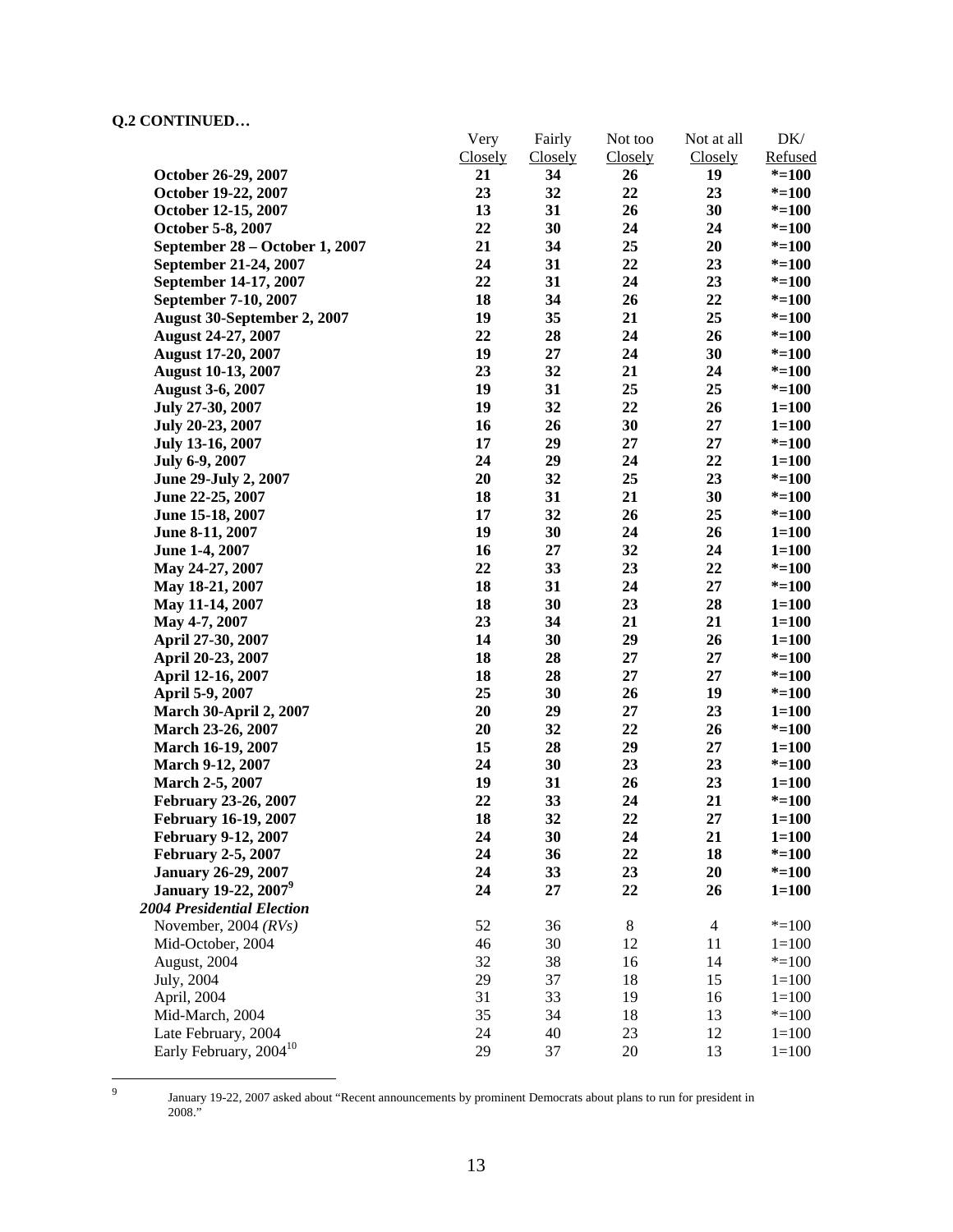|                                   | Very    | Fairly  | Not too          | Not at all       | DK/       |
|-----------------------------------|---------|---------|------------------|------------------|-----------|
|                                   | Closely | Closely | Closely          | Closely          | Refused   |
| Mid-January, 2004                 | 16      | 30      | 27               | 26               | $1 = 100$ |
| Early January, 2004               | 14      | 32      | 30               | 23               | $1 = 100$ |
| December, 2003                    | 16      | 26      | $27\,$           | 30               | $1 = 100$ |
| November, 2003                    | 11      | 26      | 34               | 28               | $1 = 100$ |
| October, 2003                     | 12      | $27\,$  | 28               | 32               | $1 = 100$ |
| September, 2003                   | 17      | 25      | 30               | $27\,$           | $1 = 100$ |
| Mid-August, 2003                  | 12      | 27      | 27               | 33               | $1 = 100$ |
| May, 2003                         | $\,8$   | 19      | 31               | 41               | $1 = 100$ |
| January, 2003                     | 14      | 28      | 29               | 28               | $1 = 100$ |
| <b>2000 Presidential Election</b> |         |         |                  |                  |           |
| Early November, 2000 (RVs)        | 39      | 44      | 12               | $\sqrt{5}$       | $* = 100$ |
| Mid-October, 2000 $(RVs)$         | 40      | 37      | 15               | $\bf 8$          | $* = 100$ |
| Early October, 2000 (RVs)         | 42      | 36      | 15               | $\sqrt{6}$       | $1 = 100$ |
| September, 2000                   | 22      | 42      | 21               | 15               | $* = 100$ |
| July, 2000                        | 21      | 38      | 20               | 20               | $1 = 100$ |
| June, 2000                        | 23      | 32      | 23               | 21               | $1 = 100$ |
| May, 2000                         | 18      | 33      | 26               | 23               | $* = 100$ |
| April, 2000                       | 18      | 39      | $22\,$           | 20               | $1 = 100$ |
| March, 2000                       | 26      | 41      | 19               | 13               | $1 = 100$ |
| February, 2000                    | 26      | 36      | 21               | 17               | $* = 100$ |
| January, 2000                     | 19      | 34      | 28               | 18               | $1 = 100$ |
| December, 1999                    | 16      | 36      | 24               | 23               | $1 = 100$ |
| October, 1999                     | 17      | 32      | 28               | $22\,$           | $1 = 100$ |
| September, 1999                   | 15      | 31      | 33               | $20\,$           | $1 = 100$ |
| July, 1999                        | 15      | 38      | 24               | 22               | $1 = 100$ |
| June, 1999                        | 11      | 25      | 29               | 34               | $1 = 100$ |
| 1996 Presidential Election        |         |         |                  |                  |           |
| November, 1996 $(RVs)$            | 34      | 45      | 15               | 6                | $* = 100$ |
| October, 1996                     | 31      | 39      | 18               | 12               | $* = 100$ |
| Early September, 1996             | 24      | 36      | 23               | 17               | $* = 100$ |
| July, 1996                        | 22      | 40      | 23               | 14               | $1 = 100$ |
| March, 1996                       | 26      | 41      | 20               | 13               | $* = 100$ |
| January, 1996                     | 10      | 34      | 31               | 24               | $1 = 100$ |
| September, 1995                   | 12      | 36      | 30               | 22               | $* = 100$ |
| August, 1995                      | 13      | 34      | 28               | 25               | $* = 100$ |
| June, 1995                        | 11      | 31      | 31               | 26               | $1 = 100$ |
| <b>1992 Presidential Election</b> |         |         |                  |                  |           |
| October, 1992 (RVs)               | 55      | 36      | $\boldsymbol{7}$ | $\overline{c}$   | $0=100$   |
| September, 1992 $(RVs)$           | 47      | 36      | 11               | $\sqrt{6}$       | $* = 100$ |
| August, 1992 (RVs)                | 36      | 51      | 11               | $\boldsymbol{2}$ | $0=100$   |
| July, 1992                        | $20\,$  | 45      | 26               | 9                | $* = 100$ |
| May, 1992                         | 32      | 44      | 16               | $\,$ 8 $\,$      | $* = 100$ |
| March, 1992                       | 35      | 40      | 16               | 9                | $* = 100$ |
| January, 1992                     | 11      | 25      | 36               | 27               | $1 = 100$ |
| December, 1991                    | 10      | 28      | 32               | 30               | $* = 100$ |
|                                   |         |         |                  |                  |           |

 10 From May 2003 to Early February 2004 and in March 1992, the story was listed as "The race for the Democratic nomination." In January 2003, the story was listed as "Recent announcements by prominent Democrats about plans to run for president in 2004." In September 2000, Early September and July 1996, and May 1992, the question asked about "the presidential election campaign." In January, March and April 1996, the story was listed as "News about the Republican presidential candidates." In August 1992, the story was listed as "News about the presidential election." In July 1992, the story was listed as "News about the presidential campaign." In January 1992, the story was listed as "News about the Democratic candidates for the presidential nomination." In 1988, the story was introduced as being from "this past year" and was listed as "News about the presidential campaign in 1988."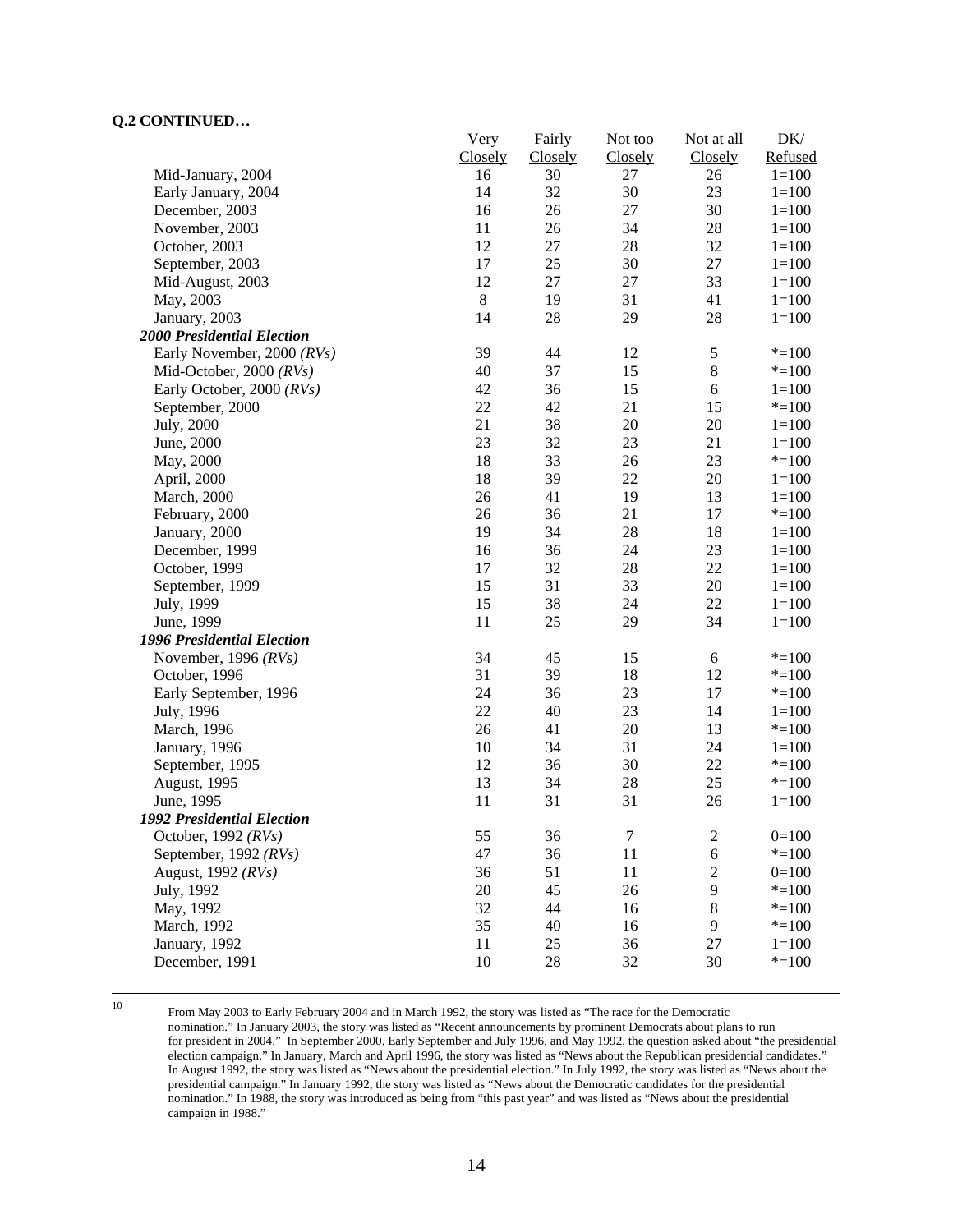|                            | Verv    | Fairly  | Not too | Not at all | DK/            |
|----------------------------|---------|---------|---------|------------|----------------|
|                            | Closely | Closely | Closely | Closely    | <b>Refused</b> |
| October, 1991              | 12      | 26      | 31      | 29         | $2=100$        |
| 1988 Presidential Election |         |         |         |            |                |
| October, 1988 $(RVs)$      | 43      | 44      | 11      |            | $* = 100$      |
| August, 1988 $(RVs)$       | 39      | 45      | 13      | 3          | $* = 100$      |
| May, 1988                  | 22      | 46      | 23      | 6          | $3=100$        |
| November, 1987             | 15      | 28      | 35      | 21         | $1=100$        |
| September, 1987            | 14      | 34      | 37      | 14         | $1=100$        |
|                            |         |         |         |            |                |

Q.3 Which ONE of the stories I just mentioned have you followed most closely, or is there another story you've been following MORE closely? [**DO NOT READ LIST. ACCEPT ONLY ONE RESPONSE.]** 

- 40 News about the New Hampshire primaries and the presidential campaign
- 14 Reports about the condition of the U.S. economy
- 11 News about the current situation and events in Iraq
- 6 News about a naval encounter between U.S. and Iranian ships
- 5 News about political instability in Pakistan
- 3 News about President Bush attending peace talks in Israel
- Some other story **(SPECIFY)**
- 17 Don't know/Refused
- 100

Thinking about the presidential campaign…

Q.4 Do you think news organizations are giving too much, too little or the right amount of coverage to the campaign?

|           |                    | Jan       | Dec       | <b>Nov</b> | July    | June         |
|-----------|--------------------|-----------|-----------|------------|---------|--------------|
|           |                    | $4 - 7$ , | $14-17$ , | $16-19$ ,  | $20-23$ | 1-4.         |
| Total RVs |                    | 2008      | 2007      | 2007       | 2007    | <u> 2007</u> |
| 40        | 40<br>Too much     | 40        | 32        | 32         | 32      | 33           |
| 11        | Too little<br>11   | 11        | 16        | 13         | 18      | 12           |
| 44        | 44<br>Right amount | 43        | 48        | 51         | 43      | 47           |
|           | Don't know/Refused | 6         | 4         | 4          |         | 8            |
| 100       | 100                | 100       | 100       | 100        | 100     | 100          |
|           | (N=879)            |           |           |            |         |              |

## **ROTATE ITEMS Q.5 AND Q.6 WITH ITEMS Q.7 AND Q.8**

#### **ASK ALL:**

Q.5 Do you happen to know which Republican candidate won in the New Hampshire Republican Primary? **[IF RESPONDENT SAYS YES BUT DOES NOT PROVIDE NAME, ASK:** Who was it?**]**

|     |                                   | <b>Iowa Republican</b> |                    |
|-----|-----------------------------------|------------------------|--------------------|
|     |                                   | Caucus                 |                    |
|     |                                   | Jan 4-7, $2008^{11}$   |                    |
| 55  | Yes, John McCain (Correct Answer) | 51                     | Yes, Mike Huckabee |
| 6   | Yes, All Others                   | 9                      | Yes, All Others    |
| 39  | Don't know/Refused                | 40                     | Don't know/Refused |
| 100 |                                   | 100                    |                    |

 $11$ 

<sup>11</sup> For January 4-7, 2008 the question asked about, "Which Republican candidate won the Iowa Republican Caucus."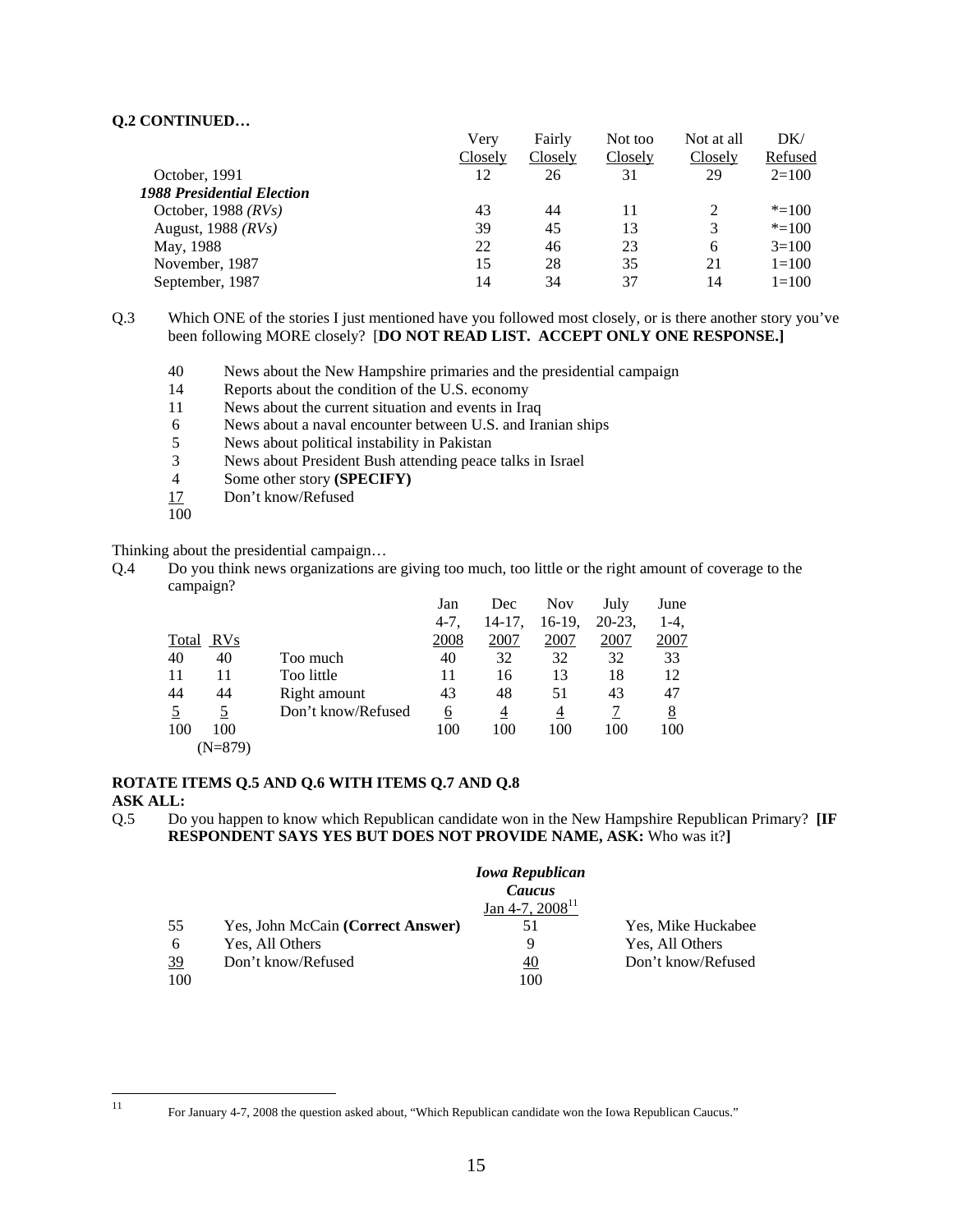### **IF YES, CORRECT ANSWER IN Q.5, ASK [N=626]:**

Q.6 Were you surprised that John McCain won, or not?

|     |                    | <b>Iowa Republican</b> |                        |
|-----|--------------------|------------------------|------------------------|
|     |                    | Caucus                 |                        |
|     |                    | Jan 4-7, $2008^{12}$   |                        |
| 33  | Surprised          | 41                     | Surprised Huckabee won |
| 65  | Not surprised      | 56                     | Not Surprised          |
| 2   | Don't know/Refused | 3                      | Don't know/Refused     |
| 100 |                    | 100                    |                        |

## **ASK ALL:**

Q.7 Do you happen to know which Democratic candidate won in the New Hampshire Democratic Primary? **[IF RESPONDENT SAYS YES BUT DOES NOT PROVIDE NAME, ASK:** Who was it?**]**

|     |                                       | <b>Iowa Democratic</b><br>Caucus |                    |
|-----|---------------------------------------|----------------------------------|--------------------|
|     |                                       | Jan 4-7, $2008^{13}$             |                    |
| 67  | Yes, Hillary Clinton (Correct Answer) | 71                               | Yes, Barack Obama  |
| 8   | Yes, All Others                       | 5                                | Yes, All Others    |
| 25  | Don't know/Refused                    | 24                               | Don't know/Refused |
| 100 |                                       | 100                              |                    |

## **IF YES, CORRECT ANSWER IN Q.7, ASK [N=741]:**

Q.8 Were you surprised that Hillary Clinton won, or not?

|        |                    | <b>Iowa Democratic</b> |                     |
|--------|--------------------|------------------------|---------------------|
|        |                    | Caucus                 |                     |
|        |                    | Jan 4-7, $2008^{14}$   |                     |
| 43     | Surprised          | 37                     | Surprised Obama won |
| 57     | Not surprised      | 59                     | Not surprised       |
| $\ast$ | Don't know/Refused |                        | Don't know/Refused  |
| 100    |                    | 100                    |                     |

Q.9 On Tuesday night, did you follow the results of the New Hampshire primaries as they were being reported, or not? [**IF YES, ASK**: Did you follow the primary returns results on television, on the internet, or someplace else?] **[RECORD AS MANY AS APPLY]**

|        |                            | <b><i>Iowa Democratic</i></b><br>Caucus<br>Jan 4-7, 2008 |
|--------|----------------------------|----------------------------------------------------------|
| 38     | Yes, followed the results  | 30                                                       |
| 34     | Yes, on television         |                                                          |
| 3      | Yes, on internet           |                                                          |
| 3      | Yes, on radio              |                                                          |
| $\ast$ | Yes, someplace else        |                                                          |
| 62     | No, did not follow results | 70                                                       |
| ∗      | Don't know/Refused         | ∗                                                        |
|        |                            |                                                          |

 $12$ 

For January 4-7, 2008 the question asked: "Were you surprised that Mike Huckabee won, or not?"<br>
For January 4-7, 2008 the question asked about, "Which Democratic candidate won the Iowa Democratic Caucus."<br>
For January 4-7,